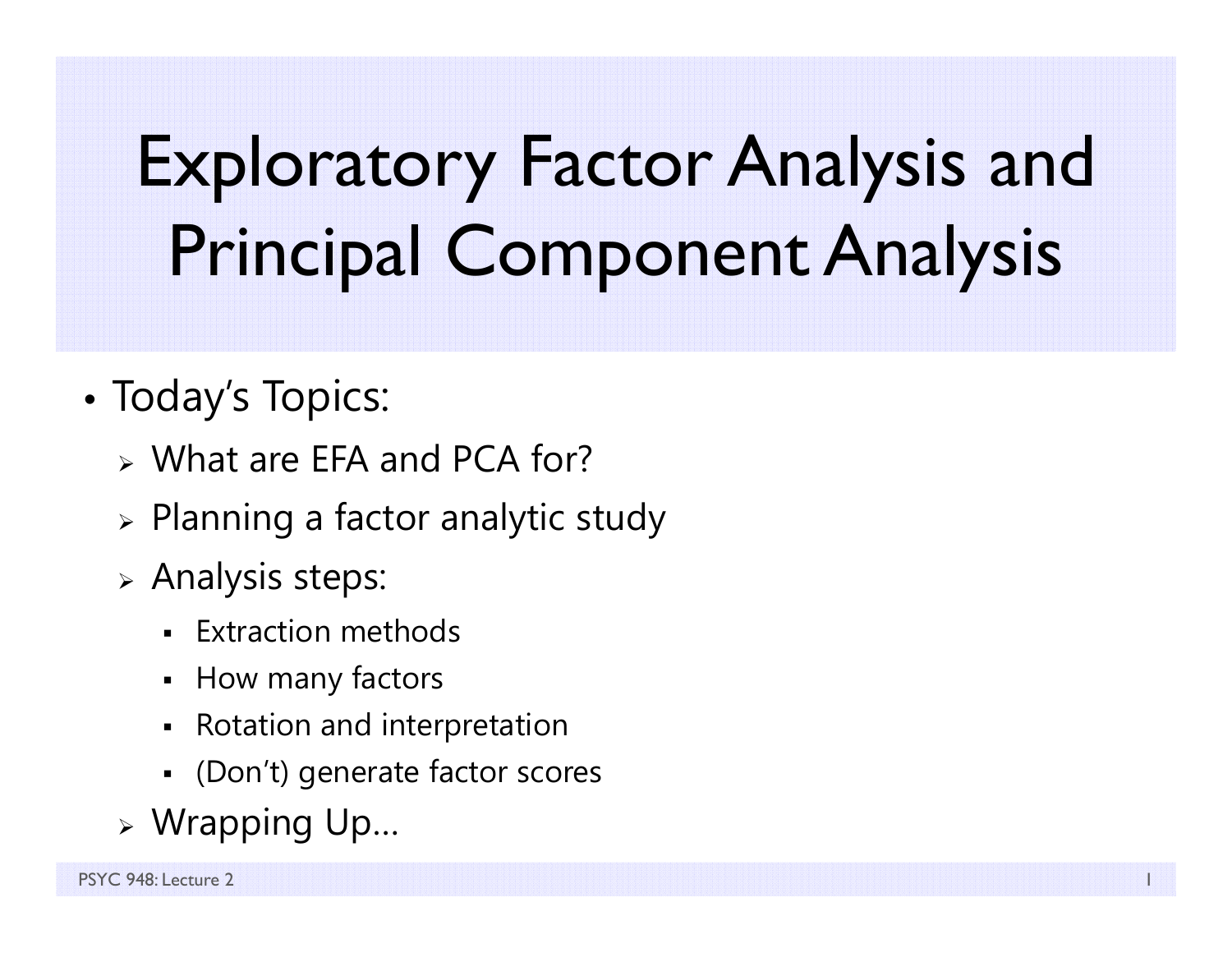#### Where we are headed…

- This course is dedicated to latent trait measurement models…
	- Confirmatory factor models ( <sup>≈</sup> linear factor models), item response models ( <sup>≈</sup> nonlinear factor models), and others, too!
- Now we'll visit EFA and PCA to illustrate how these devices are similar to and different than confirmatory factor models
	- $\triangleright$  Hitting the major points only—it's not worth learning more, because these techniques are antiquated and generally pretty terrible
	- $\triangleright$  The results from exploratory analyses can be misleading:
		- If data do not meet assumptions of model or method selected (non-normal)
		- $\blacksquare$ If constraints made by analysis are implausible (the definition of EFA)
		- n Results are certain to be idiosyncratic to the sample analyzed
- My thesis: it is not your data's job to tell you what it measures!
	- $\triangleright\;$  You should at least have a clue, even if you don't have the answer right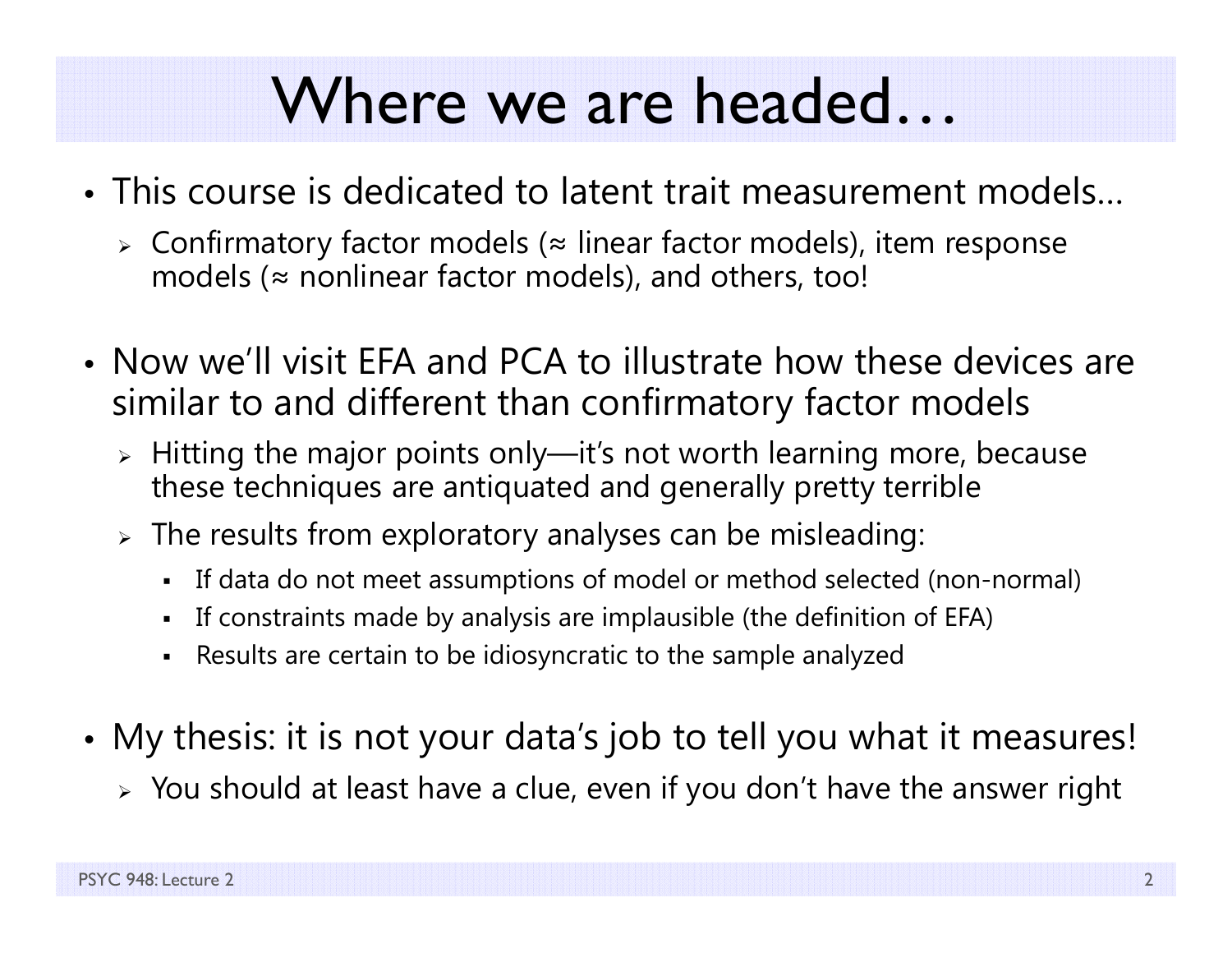# EFA vs. PCA

- • 2 very different schools of thought on exploratory factor analysis (EFA) vs. principal components analysis (PCA):
	- EFA and PCA are TWO ENTIRELY DIFFERENT THINGS… How dare you even put them into the same sentence!
	- $\triangleright$  PCA is a special kind (or extraction type) of EFA... although they are often used for different purposes, the results turn out the same a lot anyway, so what's the big deal?
- • My world view:
	- $\triangleright$  I'll describe them via school of thought #2. I want you to know what their limitations are. I want you to know that they are not testable models.
	- $\triangleright$  It is not your data's job to tell you what constructs you are measuring!! If you don't have any idea at all, game over.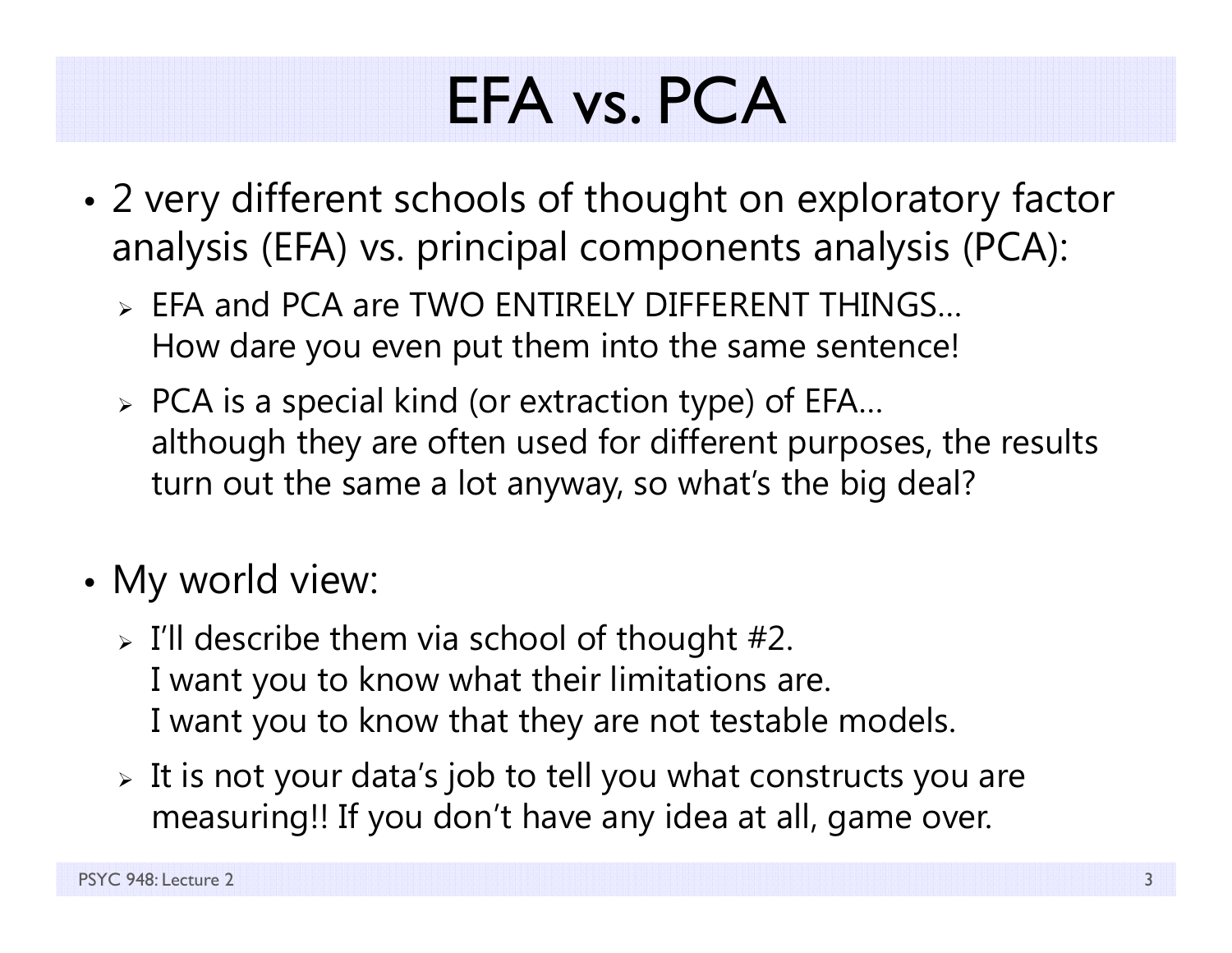## Primary Purposes of EFA and PCA

- EFA: "Determine the nature of and the number of latent variables that account for observed variation and covariation among set of observed indicators ( <sup>≈</sup> items or variables)"
	- $\triangleright$  In other words, what causes these observed responses?
	- $\triangleright$  Factors predict the patterns of correlation among indicators
	- $\triangleright$  If there is no correlation among indicators, game over
	- $\triangleright$  Solution is an end (i.e., is of interest) in and of itself
- • PCA: "Reduce multiple observed variables into fewer components that summarize their variance"
	- $\triangleright$  In other words, how can I abbreviate this set of variables?
	- $\triangleright$  Indicators don't have to be correlated
	- $\triangleright$  Solution is usually a means to an end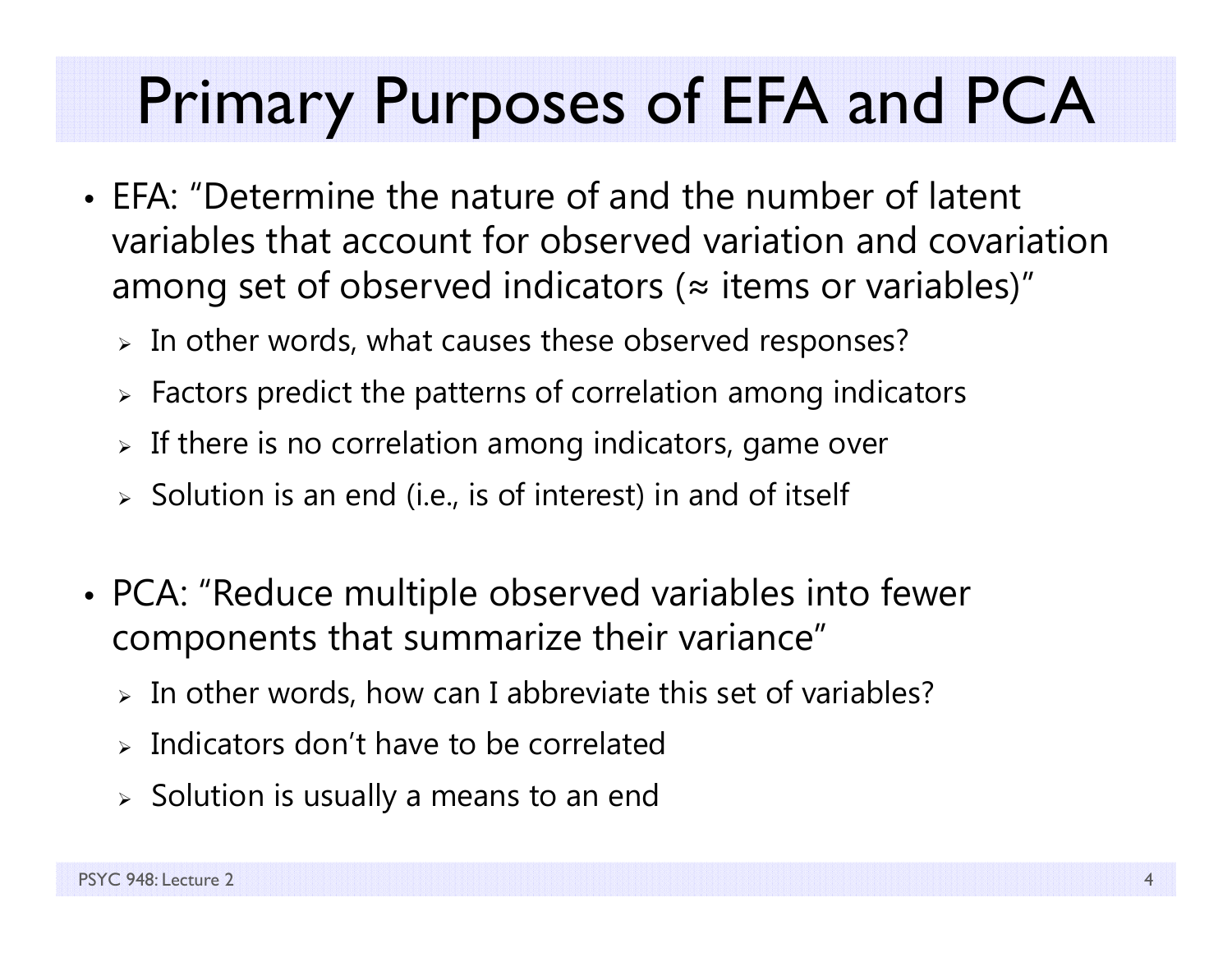#### Planning a Factor Analytic Study (from Tabachnick and Fidell)

- •Hypothesize the number of factors you are trying to measure (5-6 factors is recommended for a stable solution)
- • Get 5-6 good indicators (items or variables) *per factor*
	- At least some should be 'marker indicators', such that you know a priori which factor each indicator should be related to
	- Avoid multidimensional indicators (measures 2+ factors)
	- Watch out for 'outlier indicators'—if an indicator is not related to the others, it will not be part of a useful factor solution
	- > Older programs (e.g., SAS and SPSS) assume multivariate normality Older programs (e.g., SAS and SPSS) assume multivariate normality of the indicators, although Mplus allows EFA for other responses
- • Get a 'big enough' sample with sufficient variability
	- $\triangleright$  "At least 5 people per indicator"
	- $\triangleright$  Somewhere past 200 or so... "300 is comforting"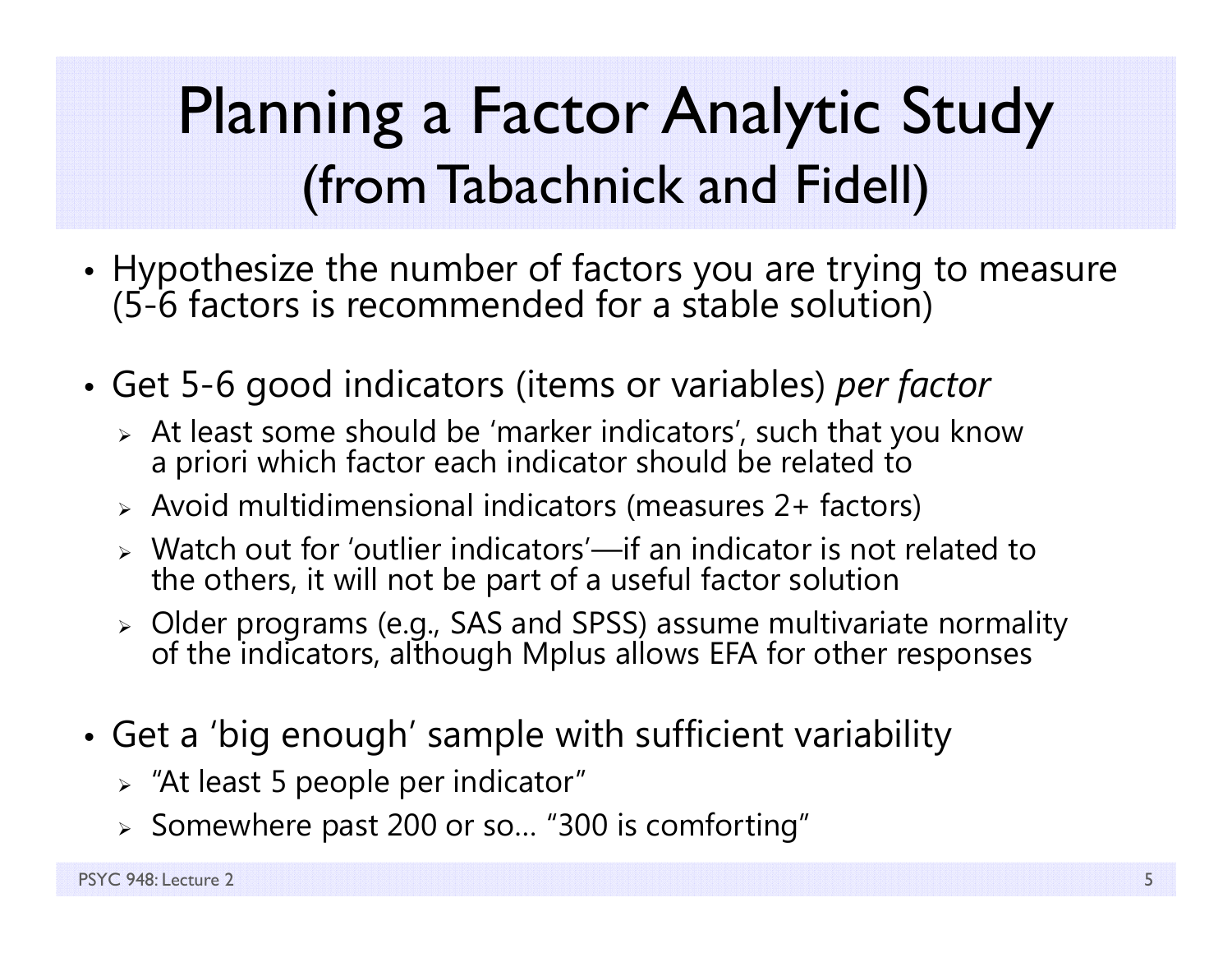# Steps in EFA (and PCA)

- **1.Choose an estimator/extraction method**
- 2.Determine number of factors
- 3.Select a rotation
- 4.Interpret solution (may need to repeat steps 2 and 3)
- 5.(Don't) generate factor scores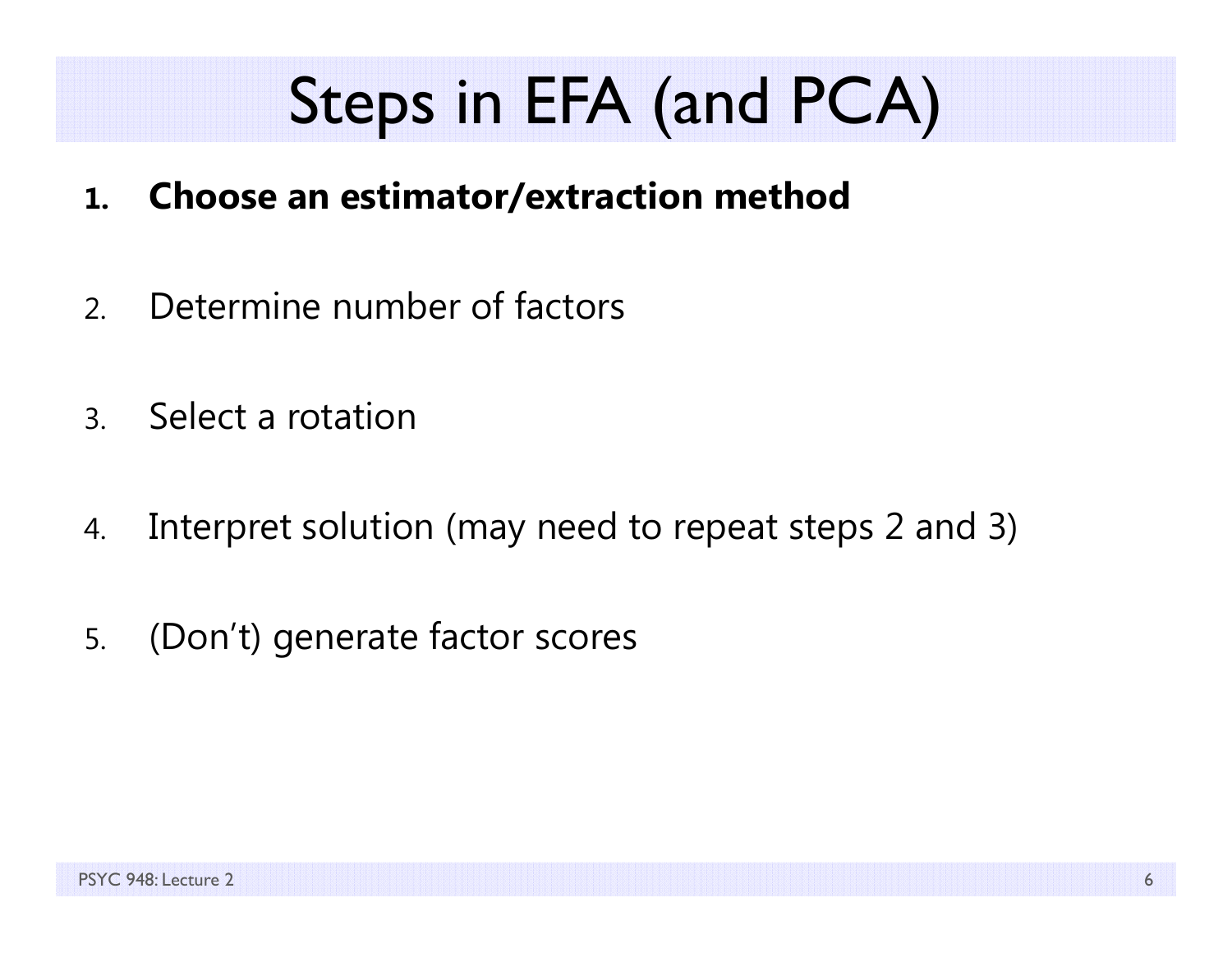#### Extraction Methods (School of Thought #1, please don't hurt me)

- • The Question: How many factors do I need to reproduce the observed correlation matrix among the indicators?
	- **But 'which' correlation matrix are we starting from???**
- • Primary difference between PCA and EFA:
	- **PCA**: Analyze **ALL** the variance in the indicators
		- On the diagonal of the analyzed correlation matrix are 1's
	- **EFA**: Analyze **COMMON** variance (covariance) in the indicators
		- On the diagonal of the correlation matrix are essentially the  $R^2$  for each indicator being predicted by all the other indicators
		- These R 2 values are called **commonalities** (H 2)
		- Means that the leftover non-common variance (which we'll eventually call error variance) gets dropped prior to analysis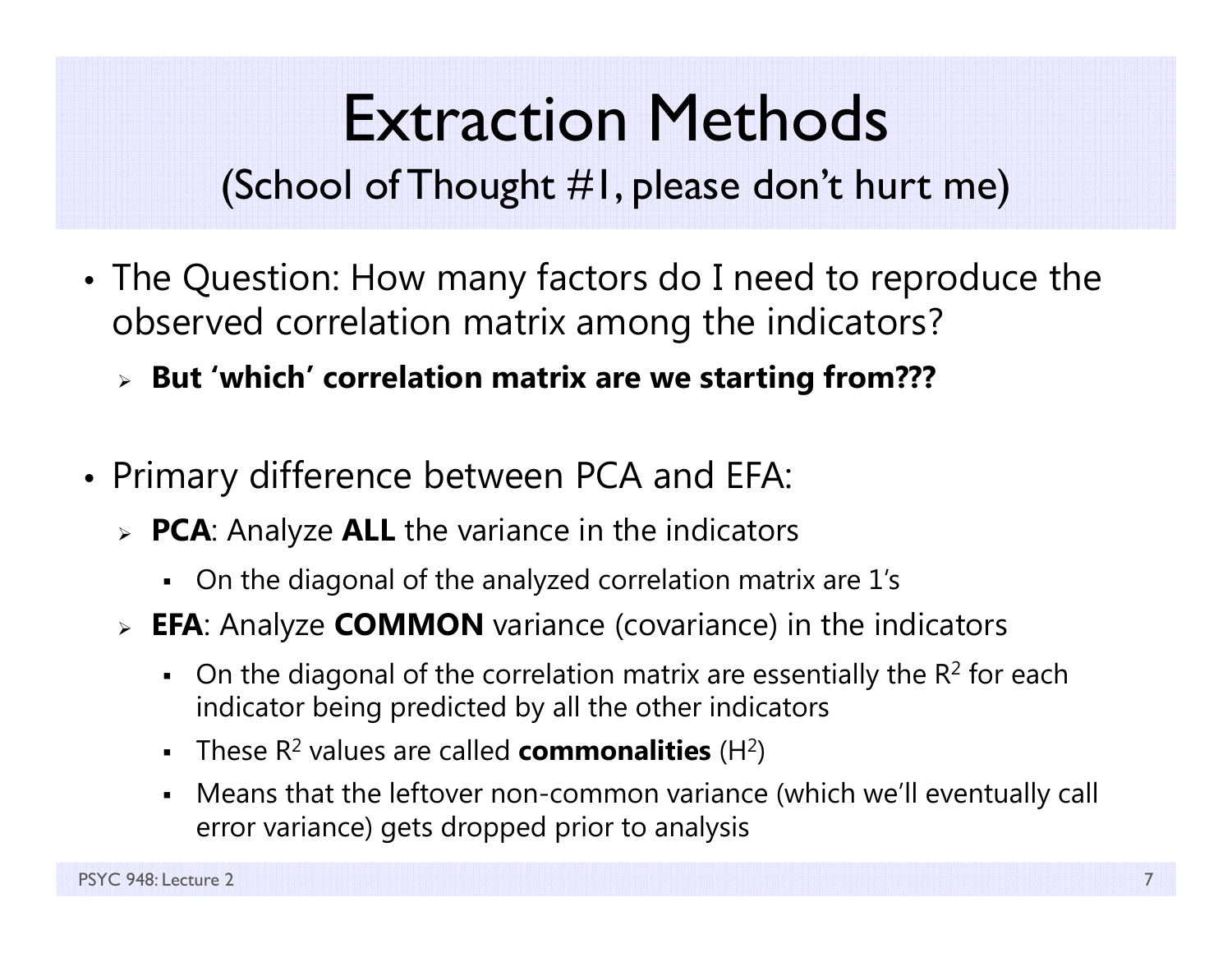### Extraction Methods: PCA

(school of thought #1, please don't hurt me)

- PCA: Extracts # COMPONENTS = # indicators
	- $\triangleright$  Will perfectly reproduce original correlation matrix
	- $\triangleright$  Unique mathematical solution
	- Components are uncorrelated (orthogonal)
	- $\triangleright$  Extracted in order of most variance accounted for in indicators
	- $\triangleright$  Provides component loadings (the L's) that relate each observed indicator (the I's) to each extracted component (the C's)
- Example with 5 indicators:
	- $\triangleright$   $C_1 = L_{11}I_1 + L_{12}I_2 + L_{13}I_3 + L_{14}I_4 + L_{15}I_5$
	- $\triangleright$   $C_2 = L_{21}I_1 + L_{22}I_2 + L_{23}I_3 + L_{24}I_4 + L_{25}I_5$
	- $\angle$  C<sub>3</sub> = L<sub>31</sub>I<sub>1</sub> + L<sub>32</sub>I<sub>2</sub> + L<sub>33</sub>I<sub>3</sub> + L<sub>34</sub>I<sub>4</sub> + L<sub>35</sub>I<sub>5</sub>
	- $\triangleright$   $C_4 = L_{41}I_1 + L_{42}I_2 + L_{43}I_3 + L_{44}I_4 + L_{45}I_5$
	- $\triangleright$   $C_5 = L_{51}I_1 + L_{52}I_2 + L_{53}I_3 + L_{54}I_4 + L_{55}I_5$

Keep all components?

= Full Component Solution

Keep fewer components?

= Truncated Component Solution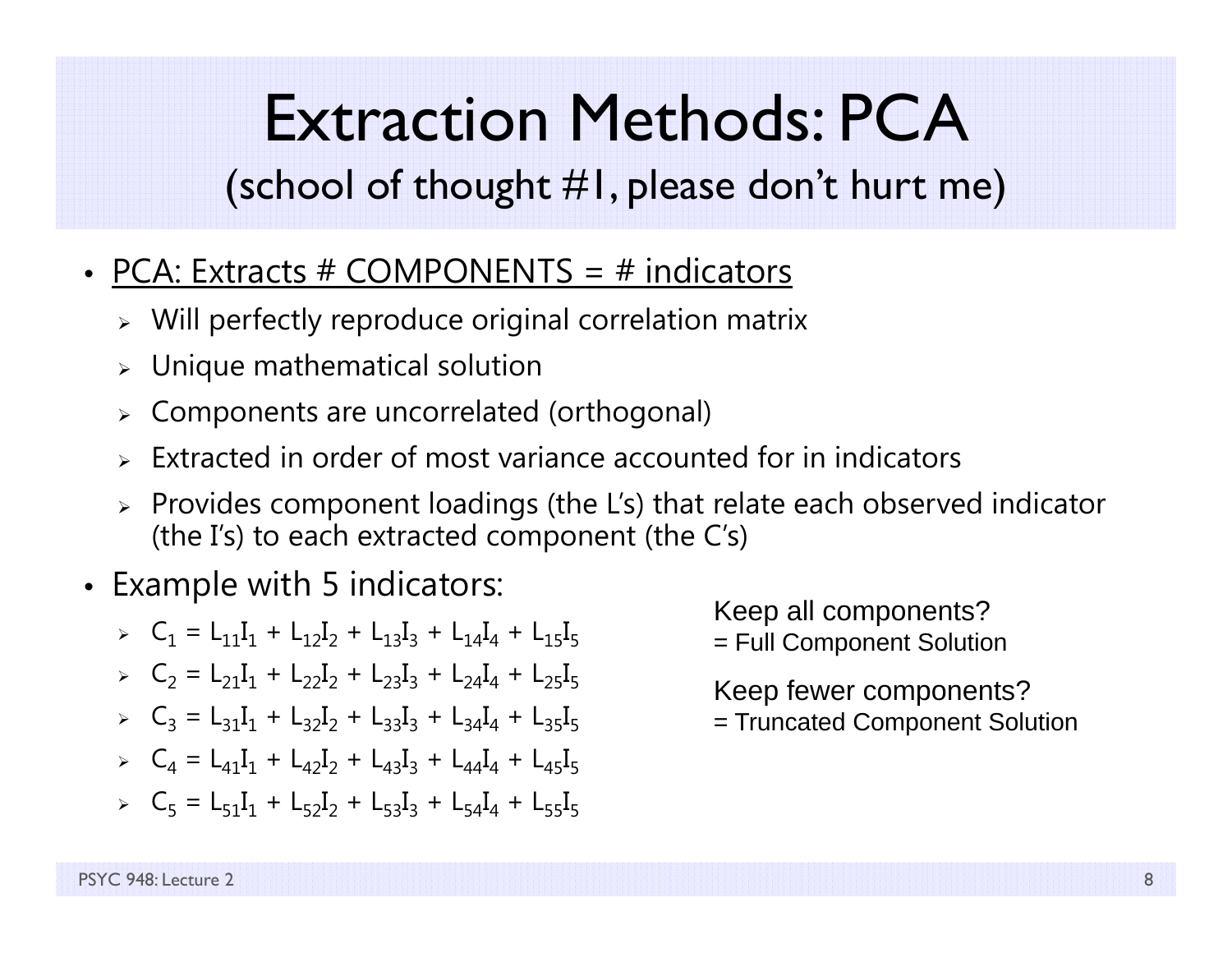#### PCA, continued

- Consider this correlation matrix
- • $\bm{\cdot}$  There appears to be 2 kinds of information in these 4 indicators

 $\mathbf{I}_1 \otimes \mathbf{I}_2 \qquad \mathbf{I}_3 \otimes \mathbf{I}_4$ 

| $\mathbf{I}_1$                                                                | $\mathbf{I}_2$ $\mathbf{I}_3$ |     |     |
|-------------------------------------------------------------------------------|-------------------------------|-----|-----|
|                                                                               |                               |     |     |
|                                                                               | 1.0                           |     |     |
| $\begin{vmatrix} I_1 & 1.0 \\ I_2 & .7 \\ I_3 & .3 \\ I_4 & .3 \end{vmatrix}$ | .3                            | 1.0 |     |
|                                                                               | $\mathbf{.3}$                 | .5  | 1.0 |

- Looks like the PCs should be formed as
	- $\triangleright$   $C_1$  =  $L_{11}I_1$  +  $L_{12}I_2$   $\rightarrow$  capturing the information in  $I_1$  &  $I_2$
	- $\triangleright$   $C_2 = L_{23}I_3 + L_{24}I_4 \rightarrow$  capturing the information in  $I_3$  &  $I_4$
- • But PCA doesn't "group indicators"—it "reproduces variance"
	- $\triangleright$  Note the cross-correlations among these "groups"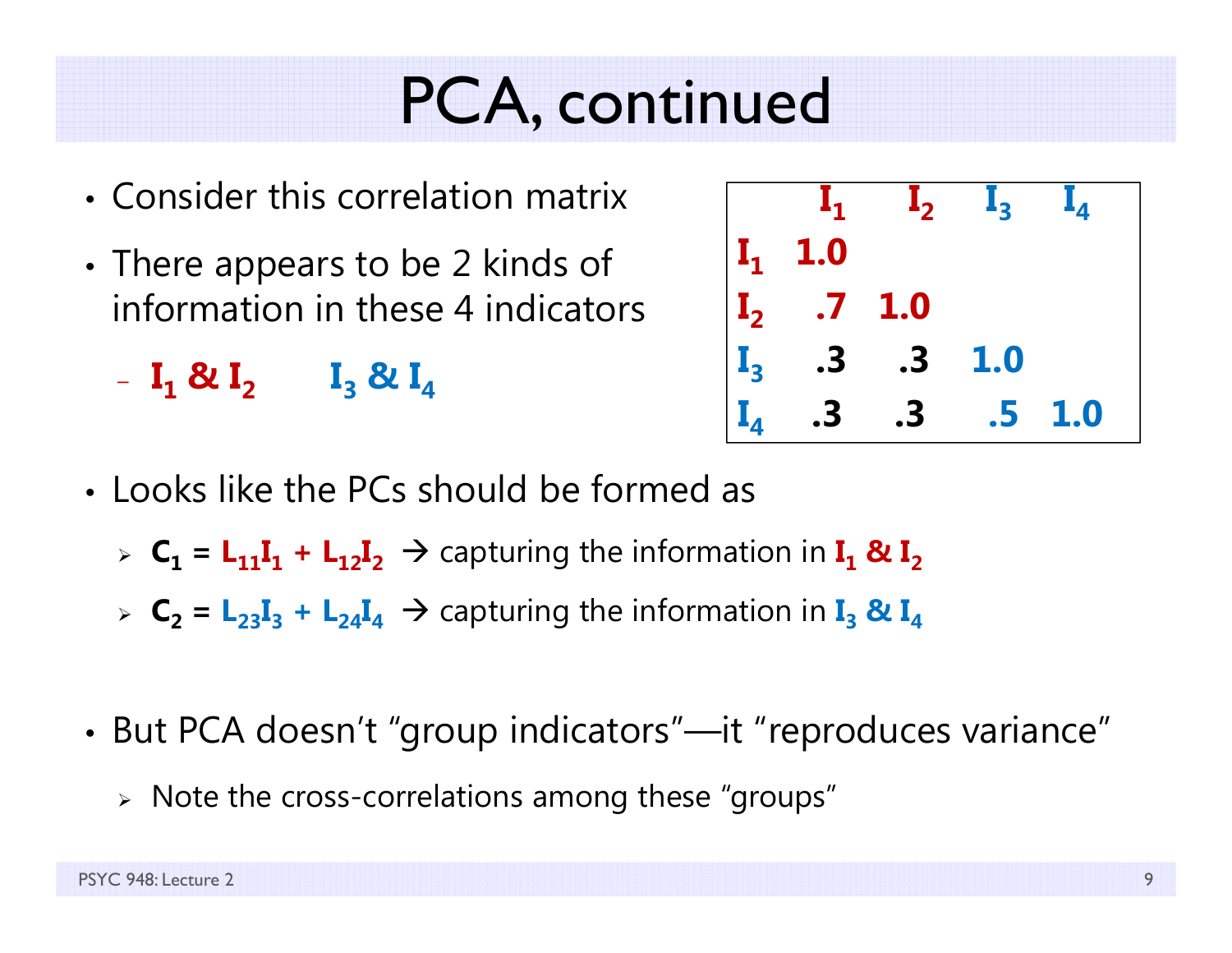## PCA, continued

• So, because of the cross correlations, in order to maximize the variance reproduced,  $\mathsf{C}_1$  will be formed more like ...

 $C_1 = .5I_1 + .5I_2 + .4I_3 + .4I_4$ 

- $\triangleright$  Notice that all the variables contribute to defining  $\mathsf{C}_1$
- $\triangleright$  Notice the slightly higher loadings for I $_1$  & I $_2$
- Because C<sub>1</sub> didn't focus on the I<sub>1</sub> & I<sub>2</sub> indicator group or I<sub>3</sub> & I<sub>4</sub> indicator group, there will still be variance to account for in both, and C<sub>2</sub> will be formed, probably something like... both, and  $C_2$  will be formed, probably something like...

 $C_2$  =  $.3I_1$  +  $.3I_2$  –  $.4I_3$  –  $.4I_4$ 

- $\triangleright$  Notice that all the variables contribute to defining  $\mathsf{C}_2$
- $\triangleright$  Notice the slightly higher loadings for I $_3$  & I $_4$
- •• PCA maximizes variance accounted for; it does not find groups<br>of indicators that measure the same thing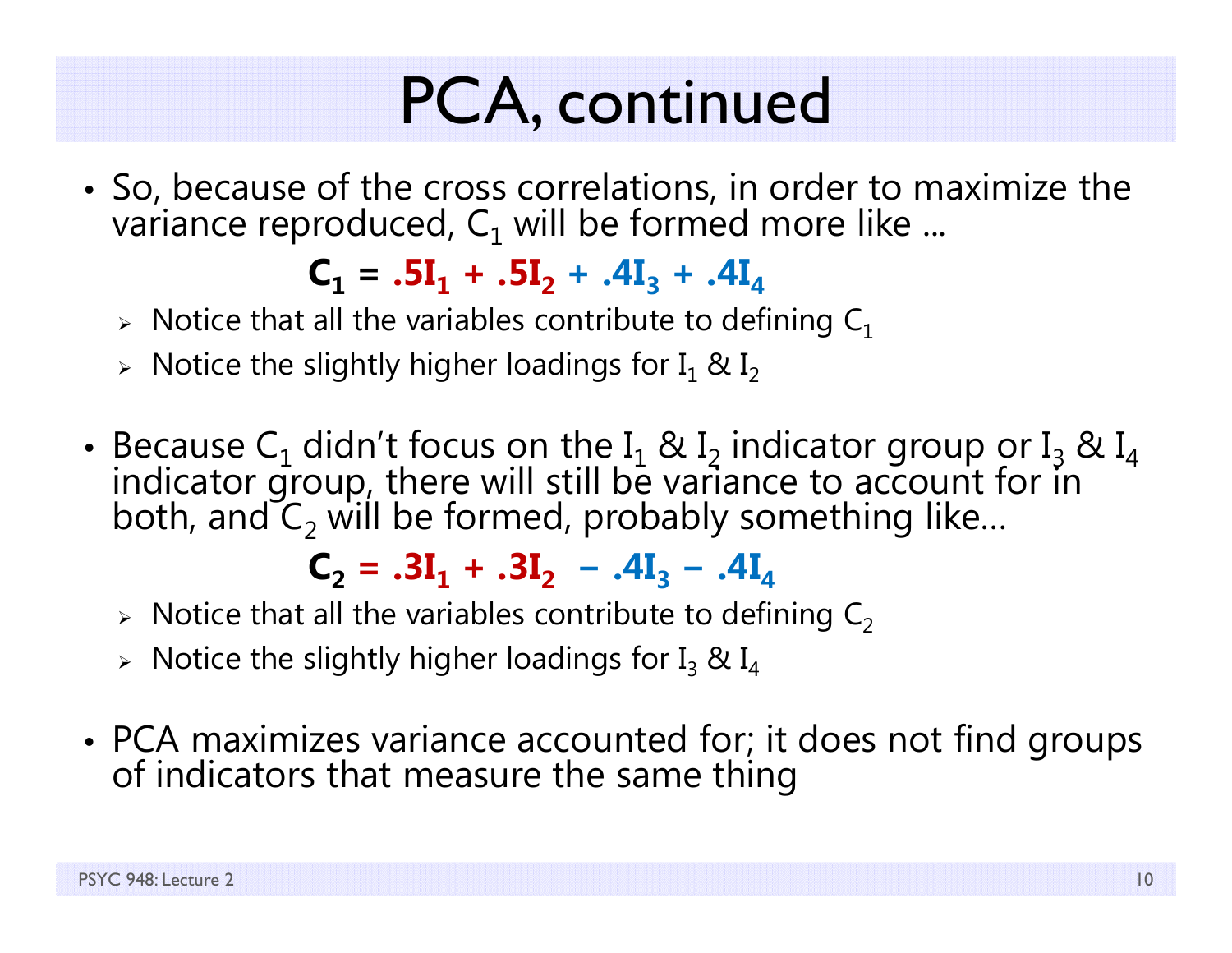# PCA: Component Matrix



- Row  $=$  indicators, column  $=$  component, Value = correlation for indicator with component
- If you square and sum the values in a column, you get the **Eigenvalue** for a component

Eigenvalue for C $_1$   $\rightarrow$  .8<sup>2</sup> + .7<sup>2</sup> + .2<sup>2</sup> + .2<sup>2</sup> = 1.21

- Eigenvalue /  $#$  indicators = variance accounted for across indicators by that component % C $_{1}$   $\rightarrow$  1.21 / 4 = .3025 or 30.25%
- $\bullet$  If you square and sum across the values in a row, you get the extracted communality for that indicator (started at 1 in PCA): R<sup>2</sup> for I<sub>1</sub>  $\rightarrow$  .8<sup>2</sup> + -.2<sup>2</sup> = .68 or 68% of its variance
	- Note this won't work unless the solution stays orthogonal…
- $\bullet$  Same exact logic and procedure applies to EFA, but they are called "Factor Matrices" instead ("factors" instead of "components")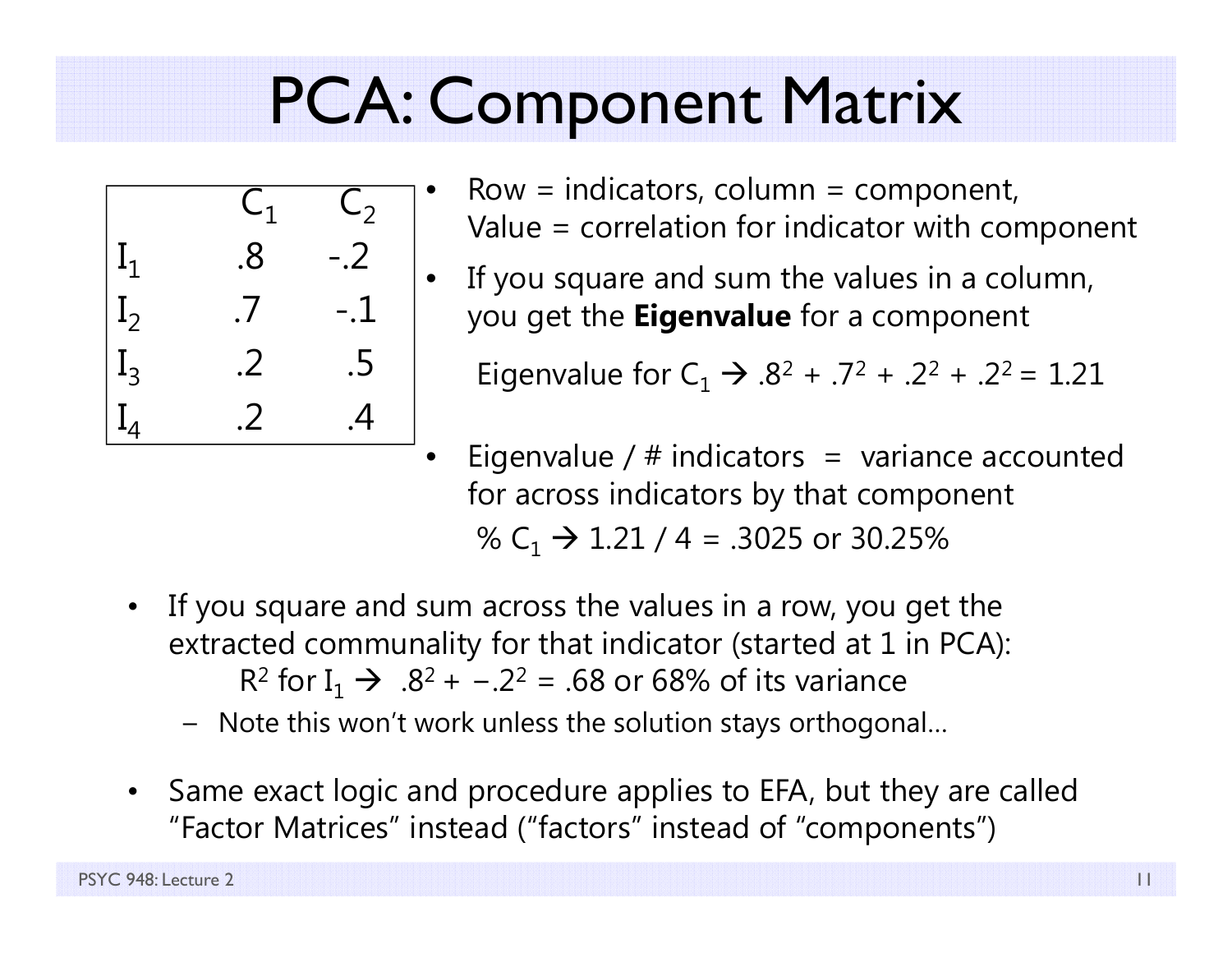## EFA Extraction Methods: PF vs. ML

- PCA-based methods of "extraction" for EFA:
	- $\triangleright\;$  No model fit, but no multivariate normality required
	- $\triangleright$  Iterative procedure focused on finding communalities
		- $\blacksquare$ **Starts as R<sup>2</sup> from prediction by other indicators ("Initial")**
		- **Ends up with R<sup>2</sup> from prediction by all the factors ("Extraction")**
		- Watch out for "Heywood cases"  $\rightarrow$  R<sup>2</sup> > 1
	- $\triangleright$  Goal is to maximize variance extracted
- ML = Maximum Likelihood
	- Focuses on coming up with 'best guesses' for loadings and error variances, not directly for communalities
	- Assessment of model fit because uses same log-likelihood as CFA/SEM
		- n Most programs require multivariate normality (there are other options in Mplus)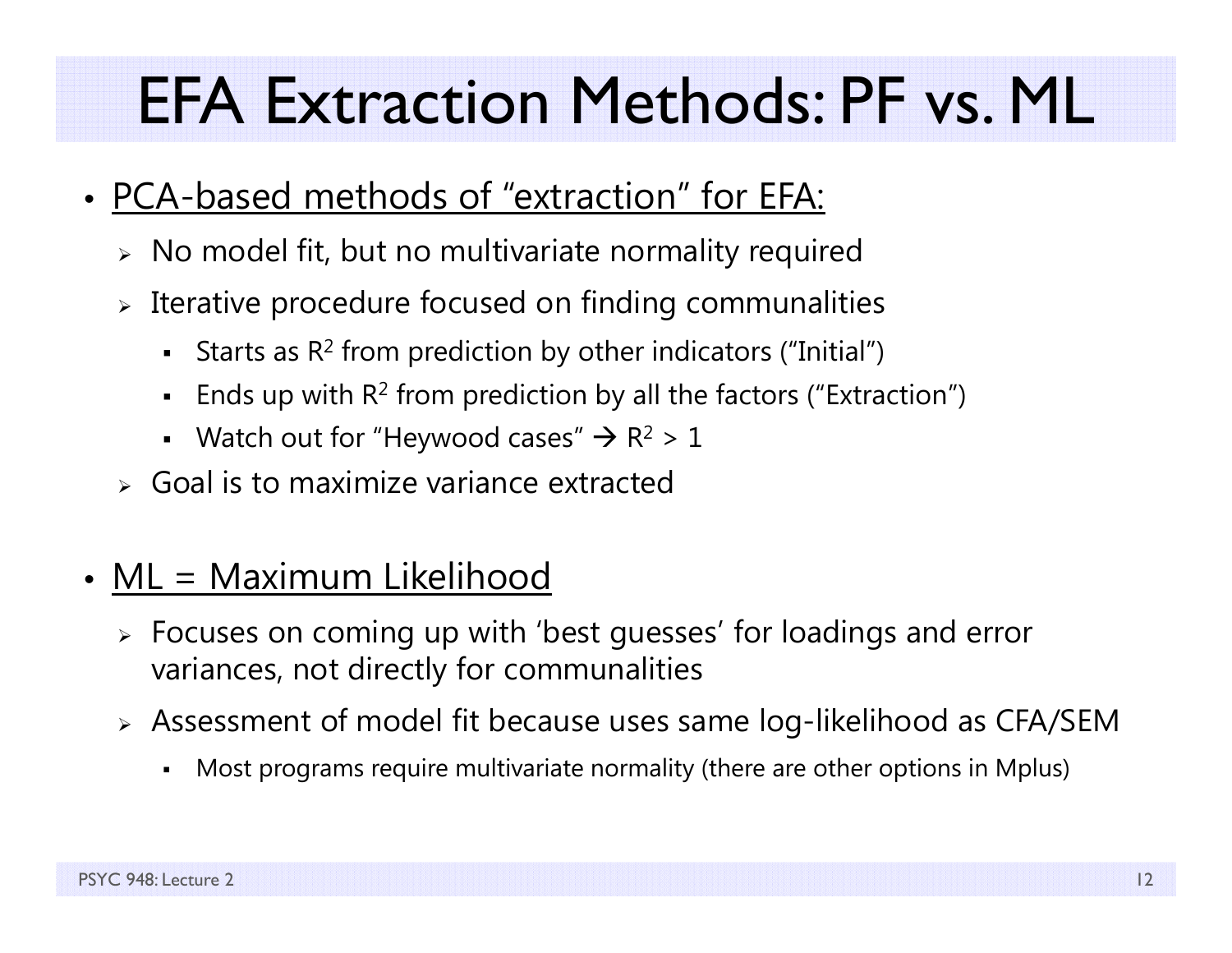# Big Conceptual Difference between PCA and EFA

- • In PCA, we get components that are **outcomes** built from linear combinations of the indicators:
	- $\triangleright$   $C_1 = L_{11}I_1 + L_{12}I_2 + L_{13}I_3 + L_{14}I_4 + L_{15}I_5$
	- $\triangleright$   $C_2$  = L<sub>21</sub>I<sub>1</sub> + L<sub>22</sub>I<sub>2</sub> + L<sub>23</sub>I<sub>3</sub> + L<sub>24</sub>I<sub>4</sub> + L<sub>25</sub>I<sub>5</sub>
	- … and so forth note that C is the **OUTCOME**
		- **This is not a testable measurement model by itself.**
- • In EFA, we get factors that are thought to be the **cause** of the observed indicators (here, 5 indicators, 2 factors):

$$
\triangleright \quad I_1 = L_{11}F_1 + L_{12}F_2 + e_1
$$

- $\triangleright$   $I_2 = L_{21}F_1 + L_{22}F_2 + e_1$
- $\triangleright$   $I_3 = L_{31}F_1 + L_{32}F_2 + e_1$
- … and so forth… but note that F is the **PREDICTOR testable**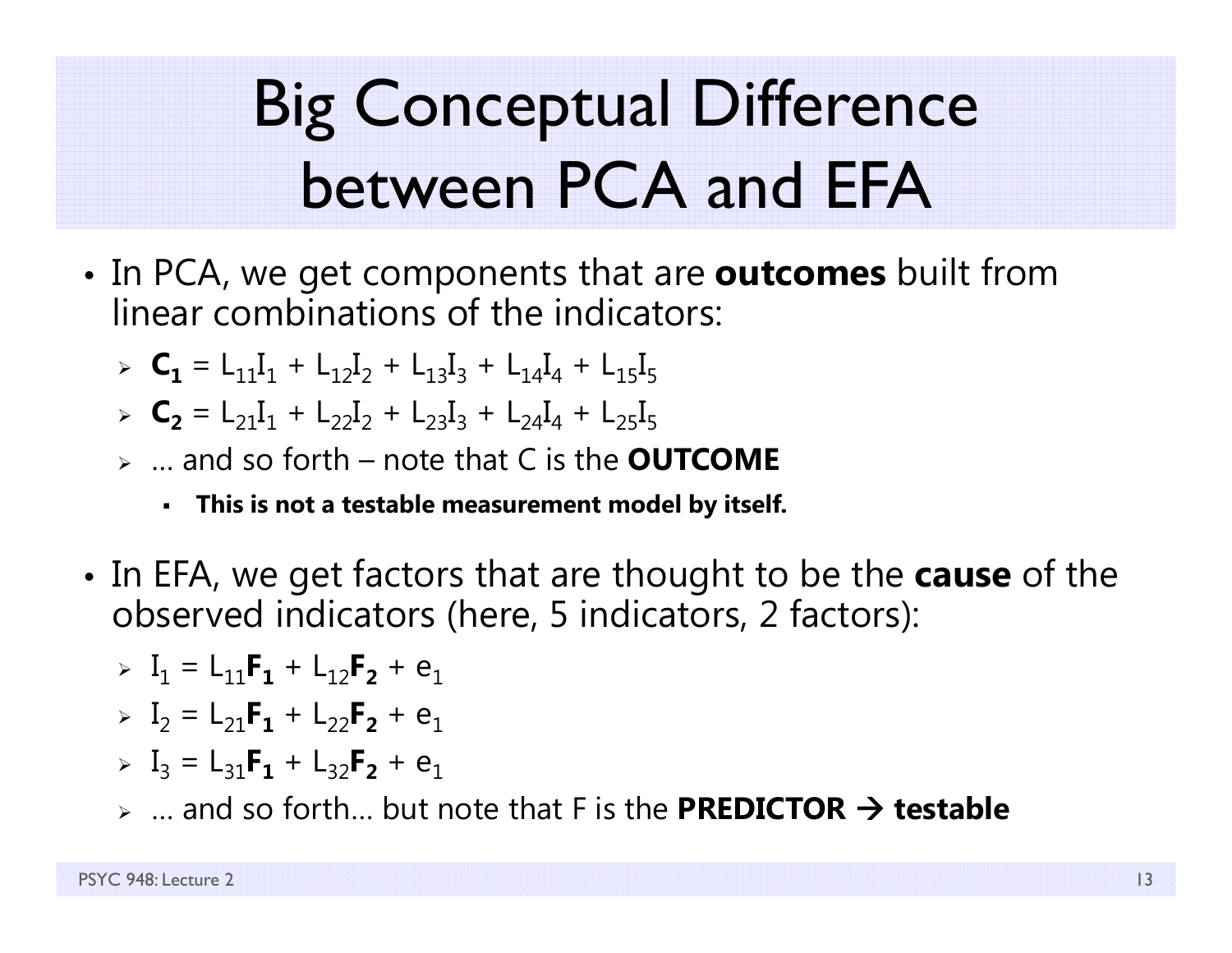### PCA vs. EFA/CFA



This is not a testable measurement model, because how do we know if the variables have been combined "correctly"?



This IS a testable measurement model, because it predicts the observed covariances between the indicators through the factor loadings (arrows)—**the factor IS the reason for the covariance.**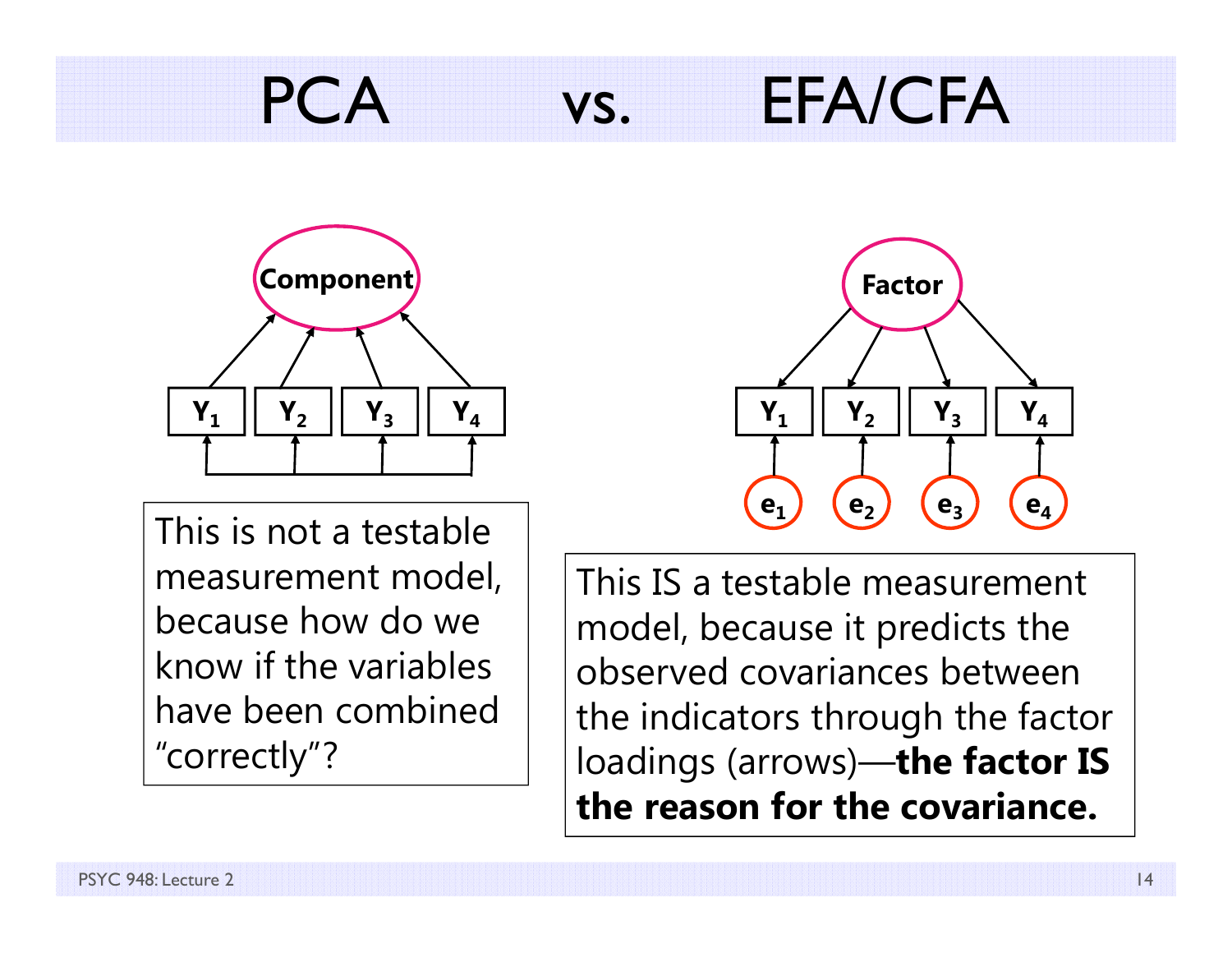# Big Conceptual Difference between PCA and EFA

- In **PCA**, the component is just the sum of the parts, and there is no inherent reason why the parts should be correlated (they just are)
	- $\triangleright$  But they should be (otherwise, there's no point in trying to build components to summarize the variables  $\bm{\rightarrow}$  "component" = "variable")
	- The type of construct measured by a component is often called an "**emergent**" construct – i.e., it emerges from the indicators ("**formative**").
	- Examples: "Lack of Free time", "SES", "Support/Resources"
- In **EFA**, the indicator responses are caused by the factors, and thus should be uncorrelated once controlling for the factor(s)
	- Type of construct that is measured by a factor is often called a '**reflective**' construct – i.e., the indicators are a reflection of your status on the latent variable
	- $\triangleright$  Examples: Pretty much everything else...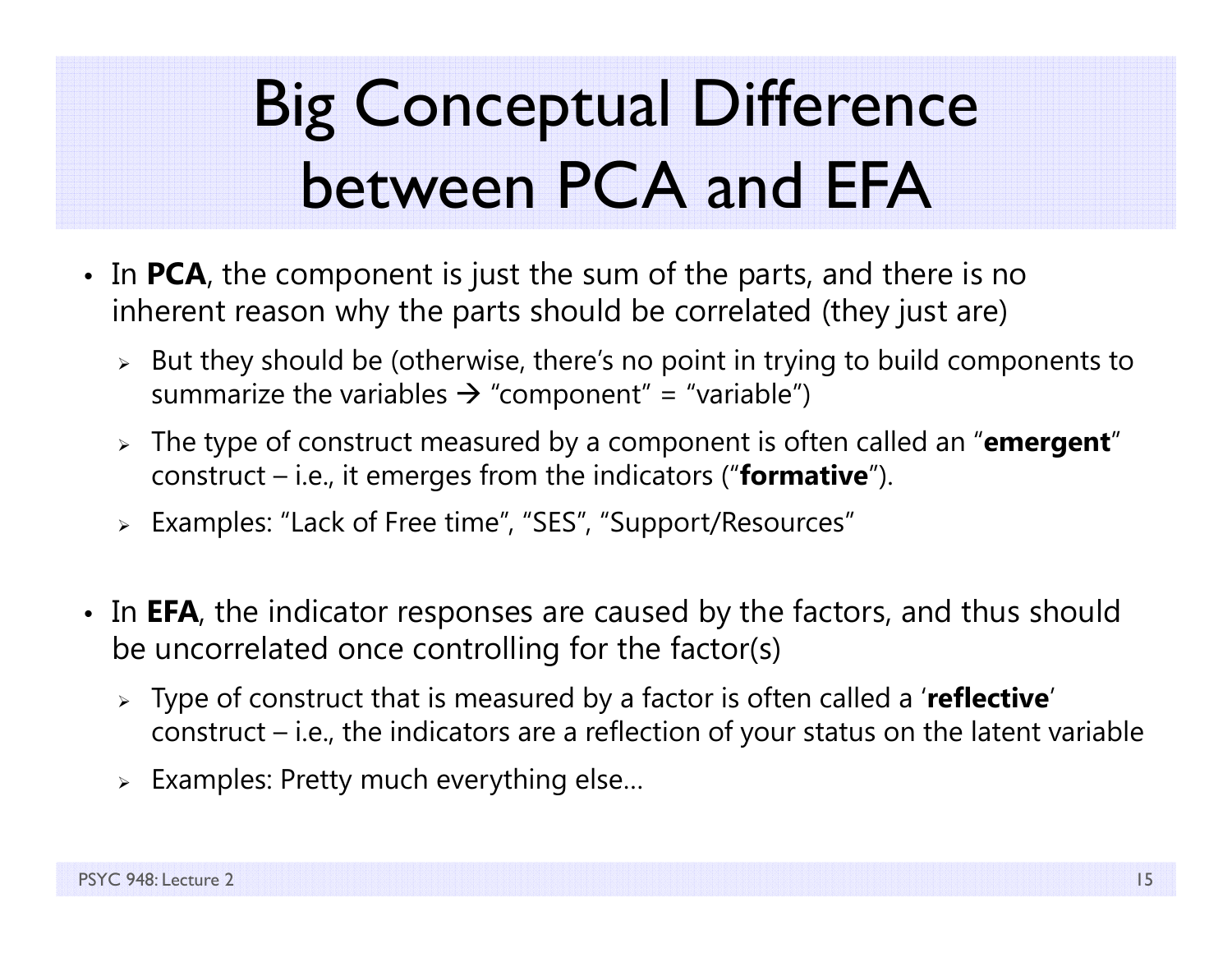# Steps in EFA (and PCA)

- 1.Choose an estimator/extraction method
- **2.Determine number of factors**
- 3.Select a rotation
- 4.Interpret solution (may need to repeat steps 2 and 3)
- 5.(Don't) generate factor scores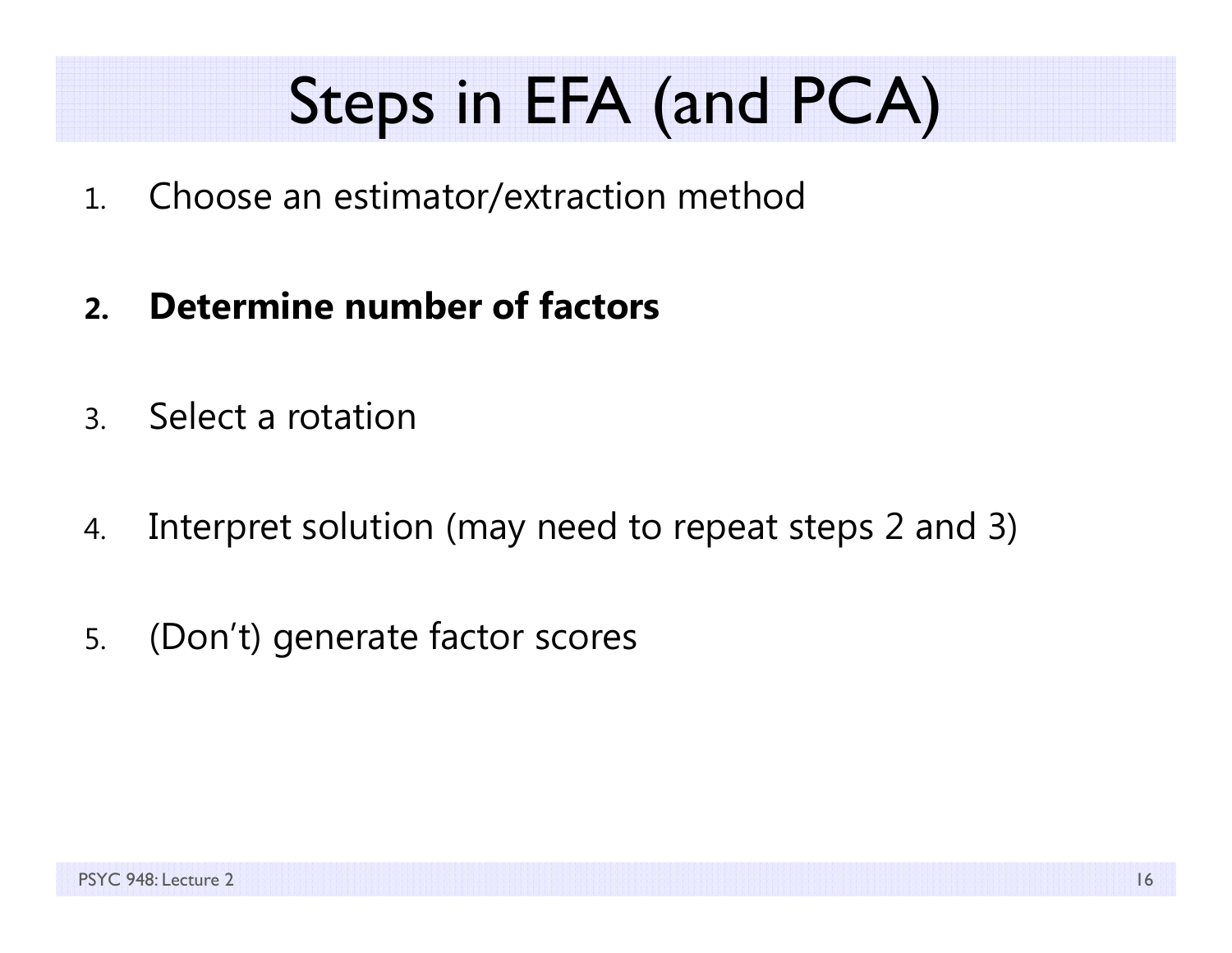#### How many factors/components?

- •• In other words, "How many constructs am I measuring?"
	- $\triangleright$  Now do you see why the computer shouldn't be telling you this?
- • Rules about the number of factors or components needed are based on Eigenvalues:
	- Eigenvalues = how much of 'total' variance in observed indicators is accounted for by each factor or component
		- In PCA, 'total' is really out of total possible variance
		- In EFA, 'total' is just out of total possible common variance
- • 3 proposed methods
	- $\triangleright$  Kaiser-Guttman Rules (eigenvalues over 1)
	- Scree test (ok, "scree plot", really)
	- $\triangleright$  Parallel analysis (ok, "parallel plot", really)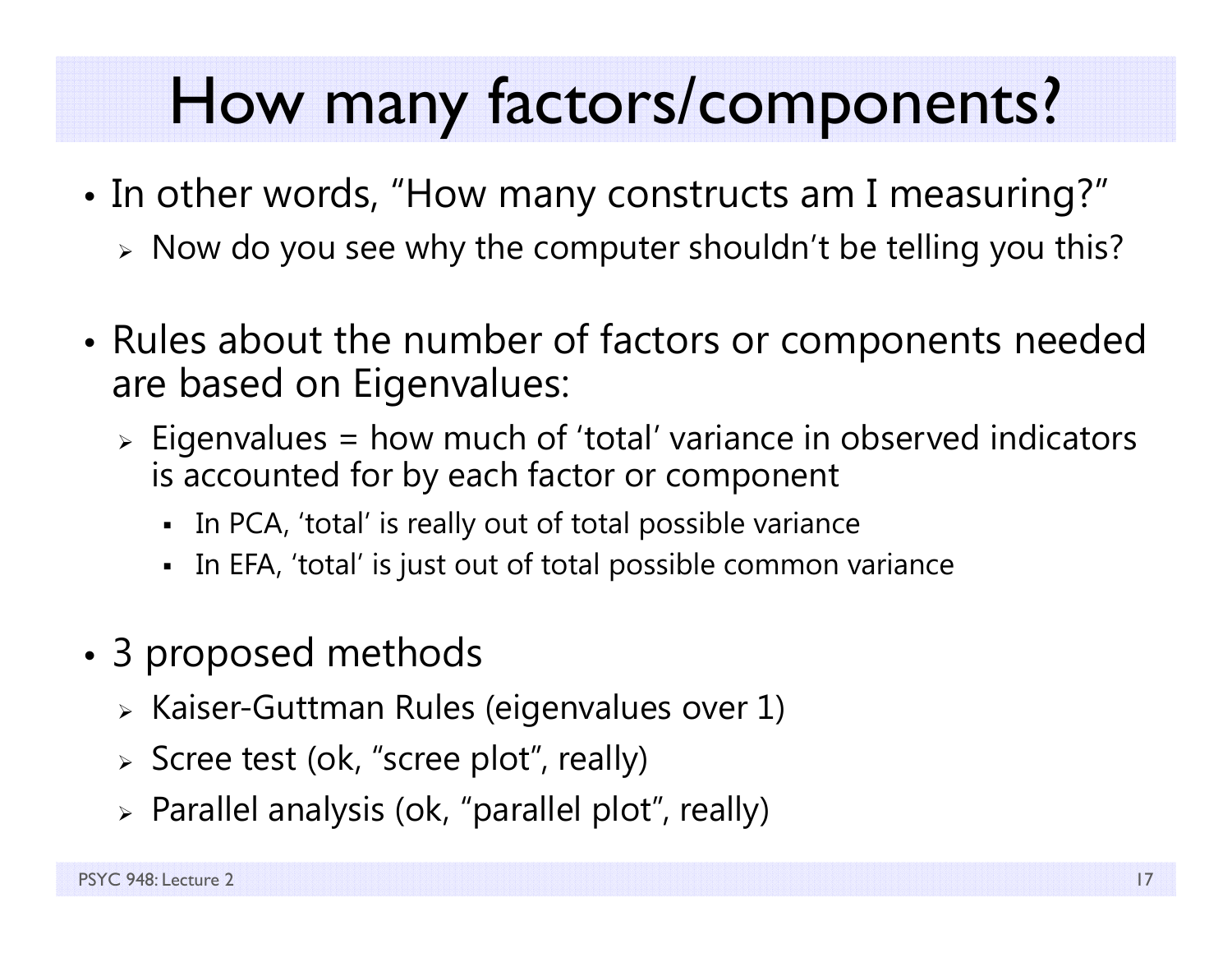# How many factors?

- Kaiser-Guttman Rule:
	- $\triangleright$  Keep any factors with Eigenvalues over 1
		- Supposed to be on non-reduced correlation matrix (i.e., the one with the 1's in the diagonal for all the variance, not just the common variance), but people use it for the reduced EFA corr matrices, too
	- Logic: Eigenvalues are amount of variance accounted for by factor (where total variance  $=$  total  $#$  indicators)
		- At the bare minimum, the factor should account for as much variance as one of the original indicators did (i.e., its own variance)
		- Again, this logic only makes sense if you're talking about the total, non-reduced matrix… but this appears ambiguous
	- $\triangleright$  But whatever: Research suggests this rule doesn't work well, anyway… (and of course it is the default in many programs)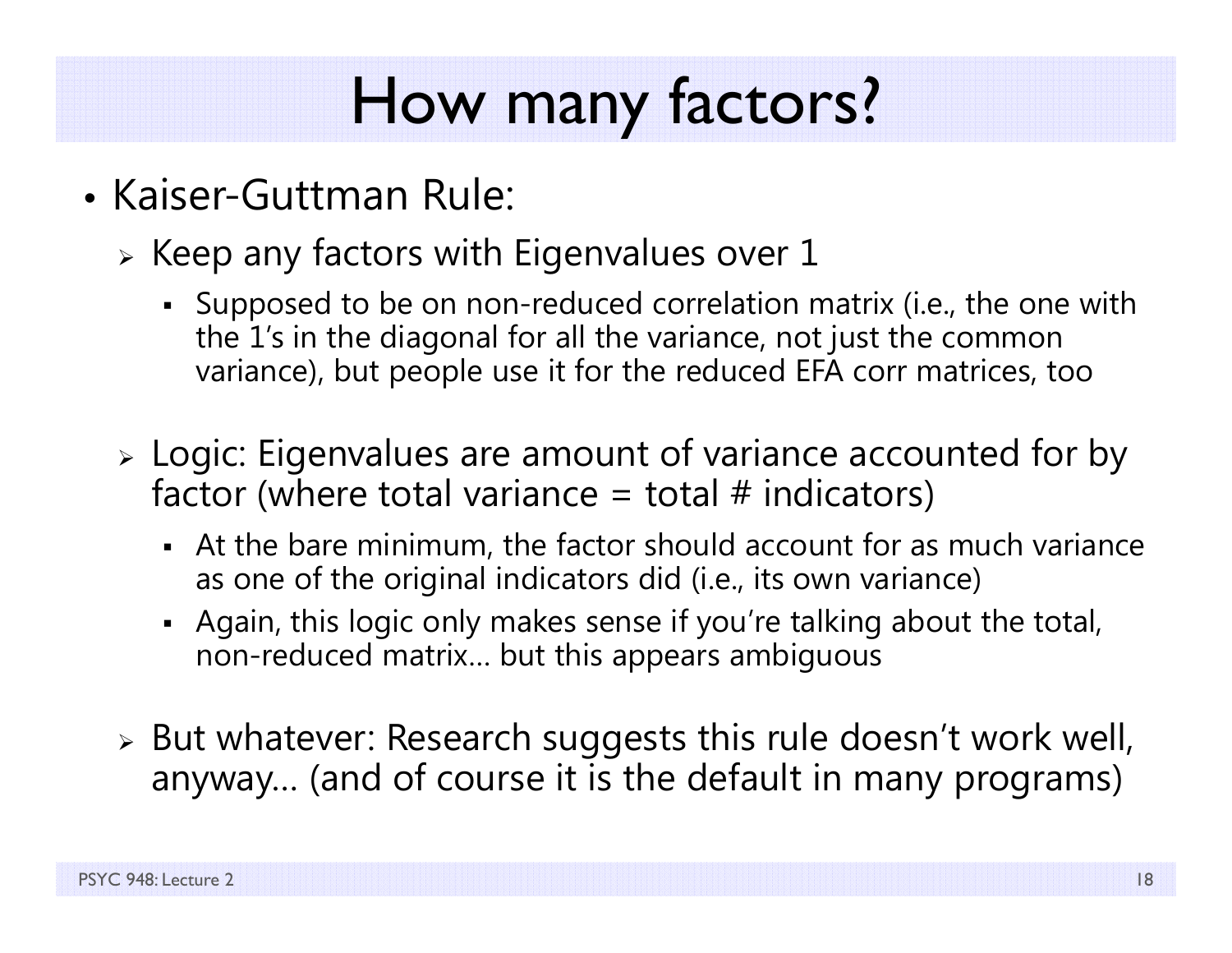#### How many factors?

#### Scree "Test" → Scree plot

- Plot factor number on x-axis, its Eigenvalue on y-axis
- Look for 'break' in the curve where the slope changes, and retain the number of factors before that break
- Available in most programs
- Research suggests it works 'most of the time'



#### **Scree Plot**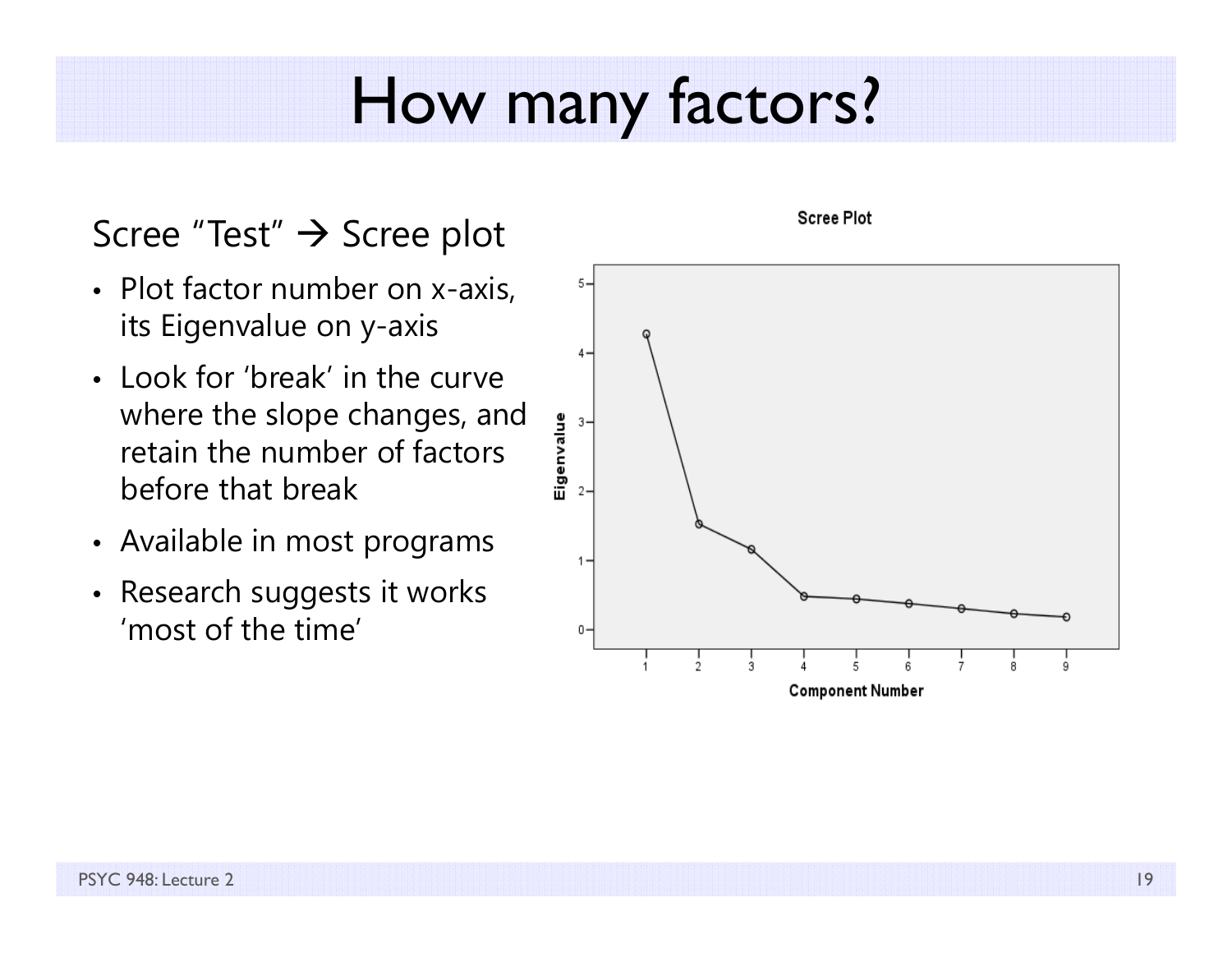#### How many factors?

#### Parallel "Test"  $\bm{\rightarrow}$  Parallel plot

- Plot Eigenvalues from your solution against those obtained from simulated data using randomly generated numbers
	- ➤ Use mean across simulations (same sample size, same # indicators, same # factors)
- Find point where real data crosses fake data – retain # factors above that point
- Not available in SPSS
	- Available SAS code reference given in Brown chapter 3

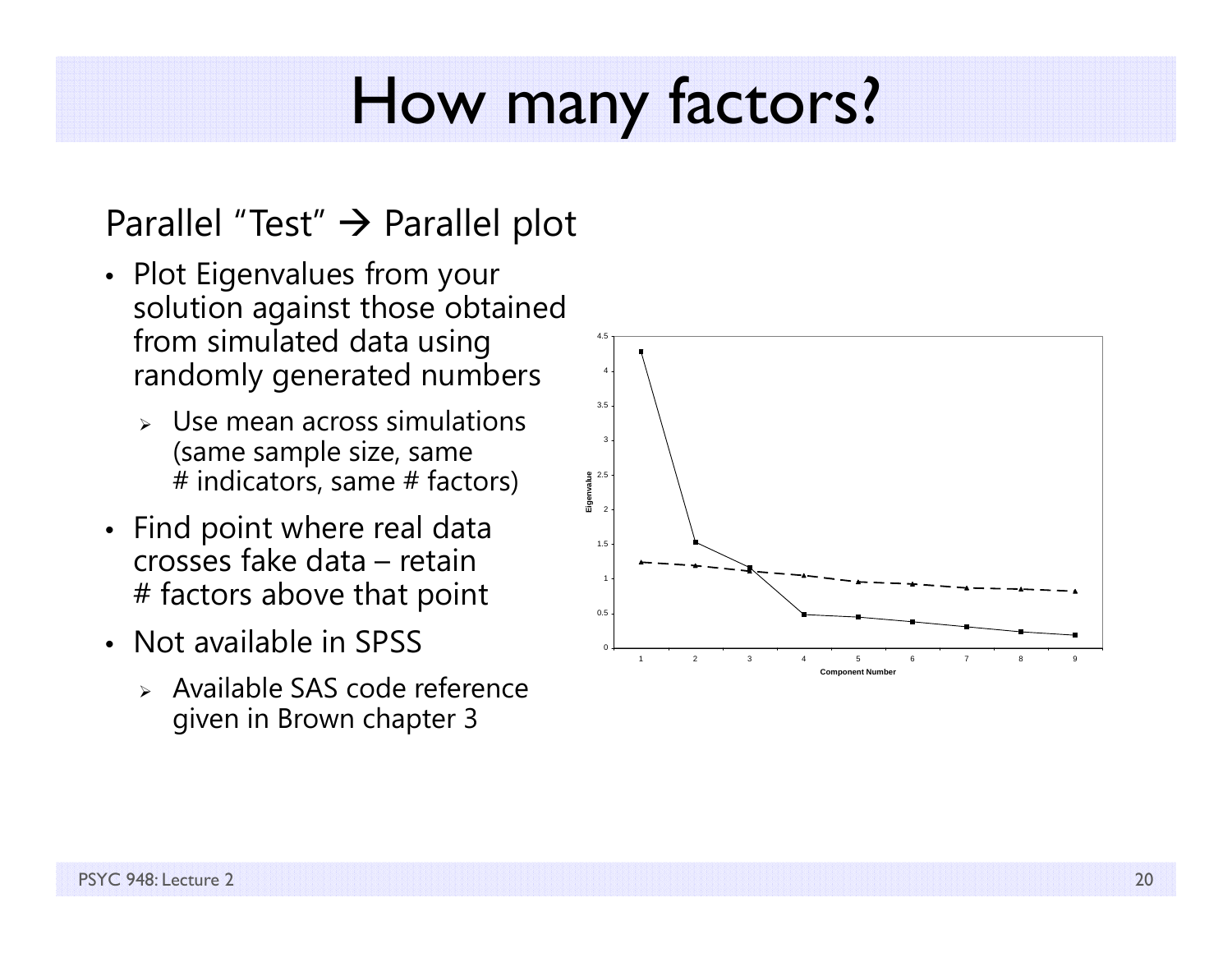#### Intermediate Summary…

- • PCA and EFA are both exploratory techniques geared loosely towards examining the structure underneath a series of continuous indicators (items or subscales):
	- PCA: How do indicators linearly combine to produce a set of uncorrelated linear composite outcomes?
	- $\triangleright$  EFA: What is the structure of the latent factors that produced the covariances among the observed indicators (factor = predictor)?
- • Involves sequence of sometimes ambiguous decisions:
	- $\triangleright$  Extraction method
	- $\triangleright$  Number of factors
	- Next up: rotation, interpretation, and factor scores…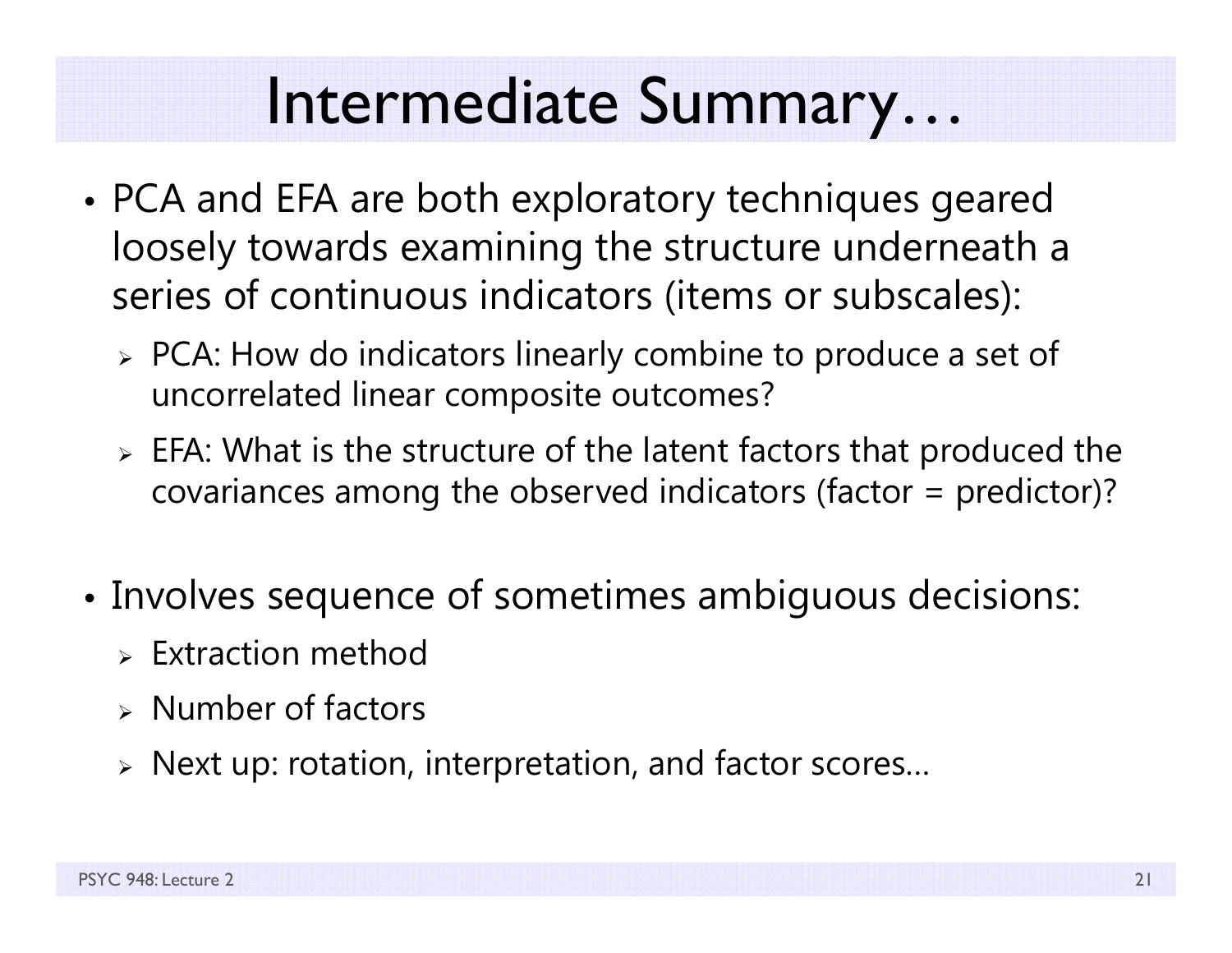# Steps in EFA (and PCA)

- 1.Choose an estimator/extraction method
- 2.Determine number of factors/components
- **3.Select a rotation**
- 4.Interpret solution (may need to repeat steps 2 and 3)
- 5.(Don't) generate factor scores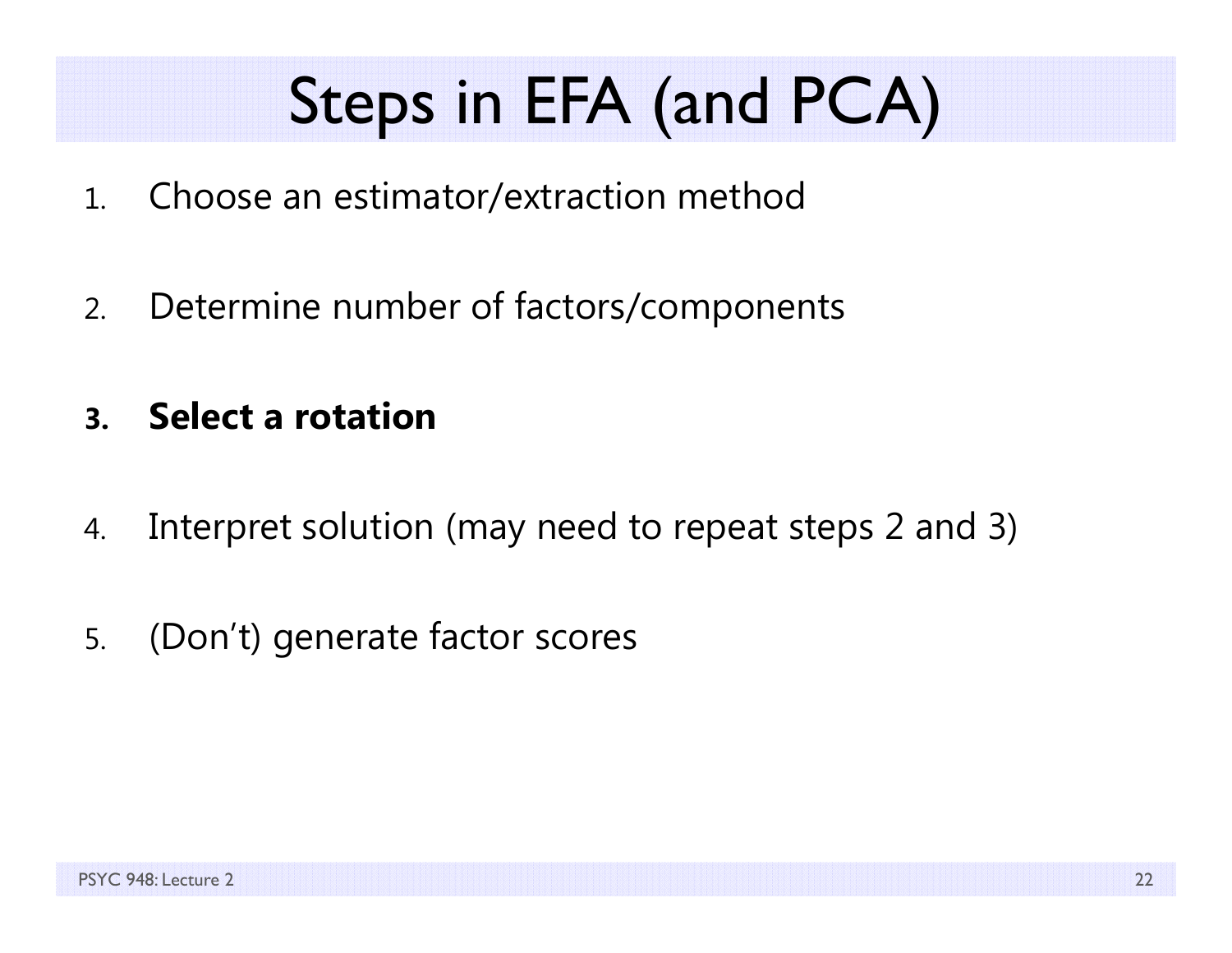# What is Rotation For?

- • Although the component or factor matrix has the loadings of each indicator for each component or factor, those original loadings hardly ever get used directly to interpret the factors
- Instead, we often 'rotate' the factor solution
- • Different rotations result in equivalently-fitting, but differently interpreted model solutions
- • What this means is that factor loadings are NOT unique for every solution there is an infinite number of possible sets of factor loadings, each as 'right' as the next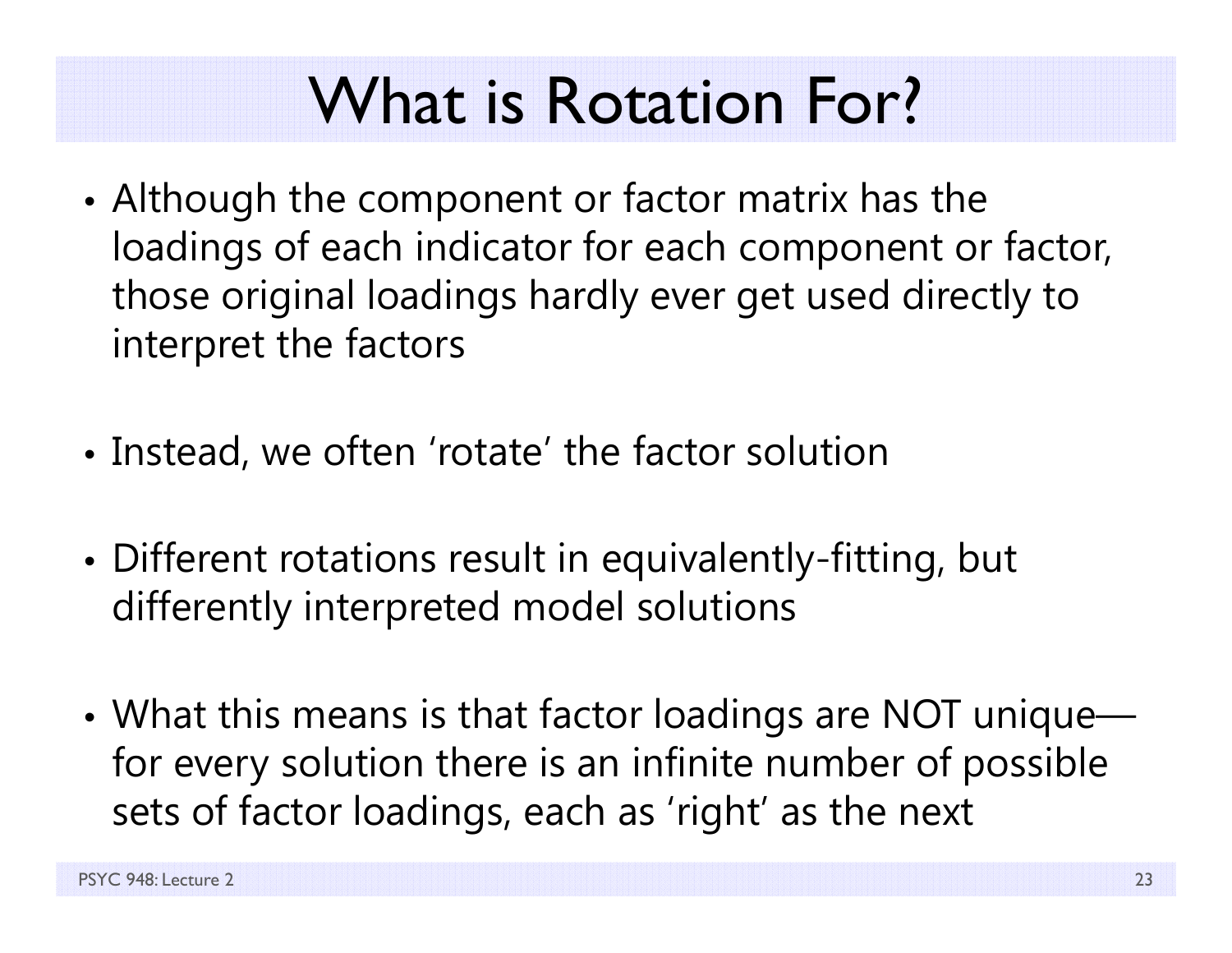# Goal of Rotation: Simple Structure

- • The idea of rotation is to redefine the factor loadings to obtain simple structure
	- $\triangleright$  Each factor should have indicators with strong loadings
		- Obvious which indicators measure it (+/-) and which don't
	- $\triangleright$  Each indicator should load strongly on only one factor
		- Know what each item is 'for'
		- Construct measured is readily identifiable
		- $\blacksquare$ Indicators should have large communalities
- Two kinds of rotations:
	- Orthogonal (uncorrelated factors—seriously??)
	- Oblique (correlation among factors in another matrix)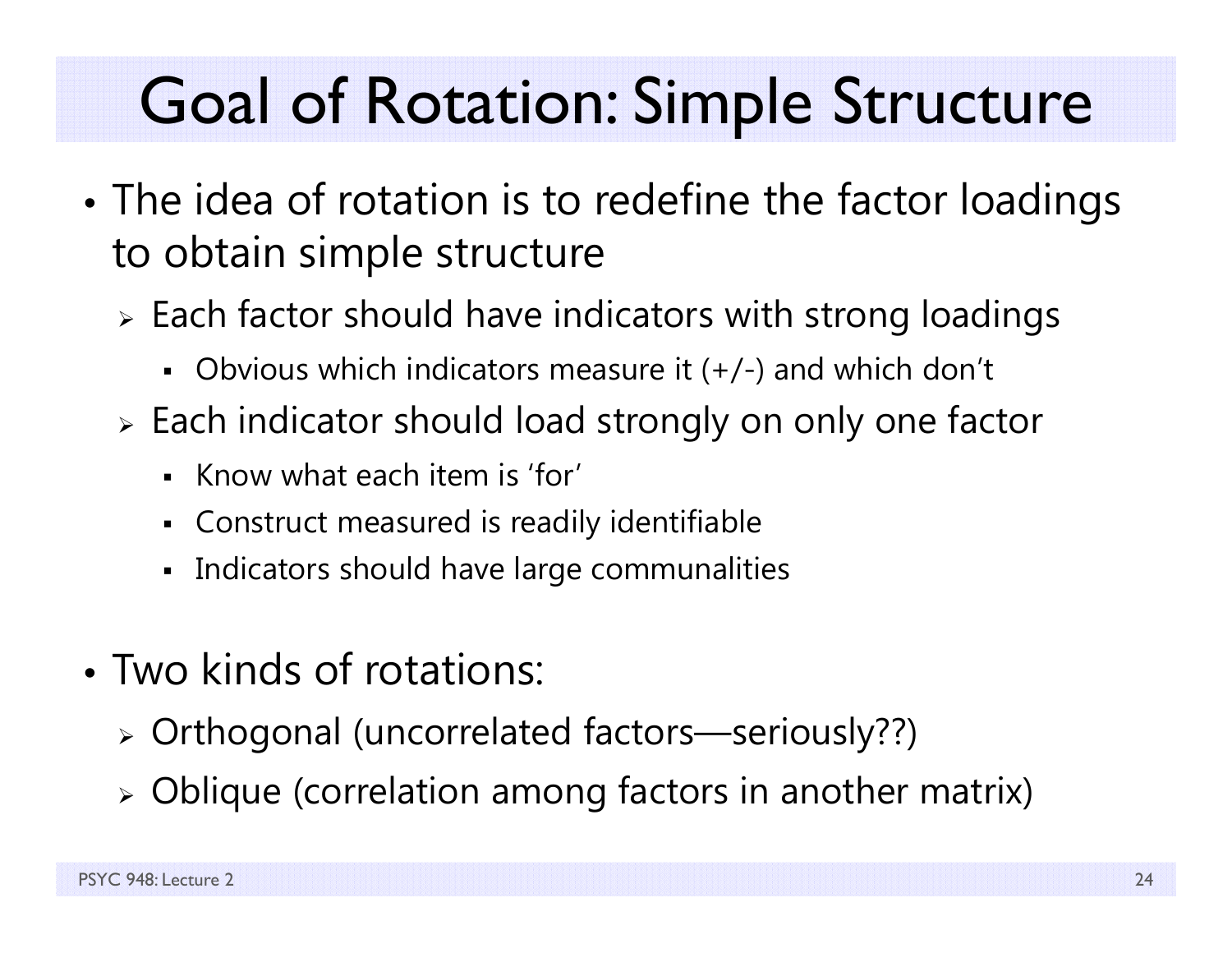#### "Simple Structure" via Rotation

- • We're usually factoring to find "groups of indicators", but the extraction process is trying to "reproduce variance"
- • Factor Rotations—changing the "viewing angle" of the factor space—are the major approach to providing simple structure
- • **Simple Structure**: factor vectors spear the indicator clusters, such that each indicator loads only on one factor

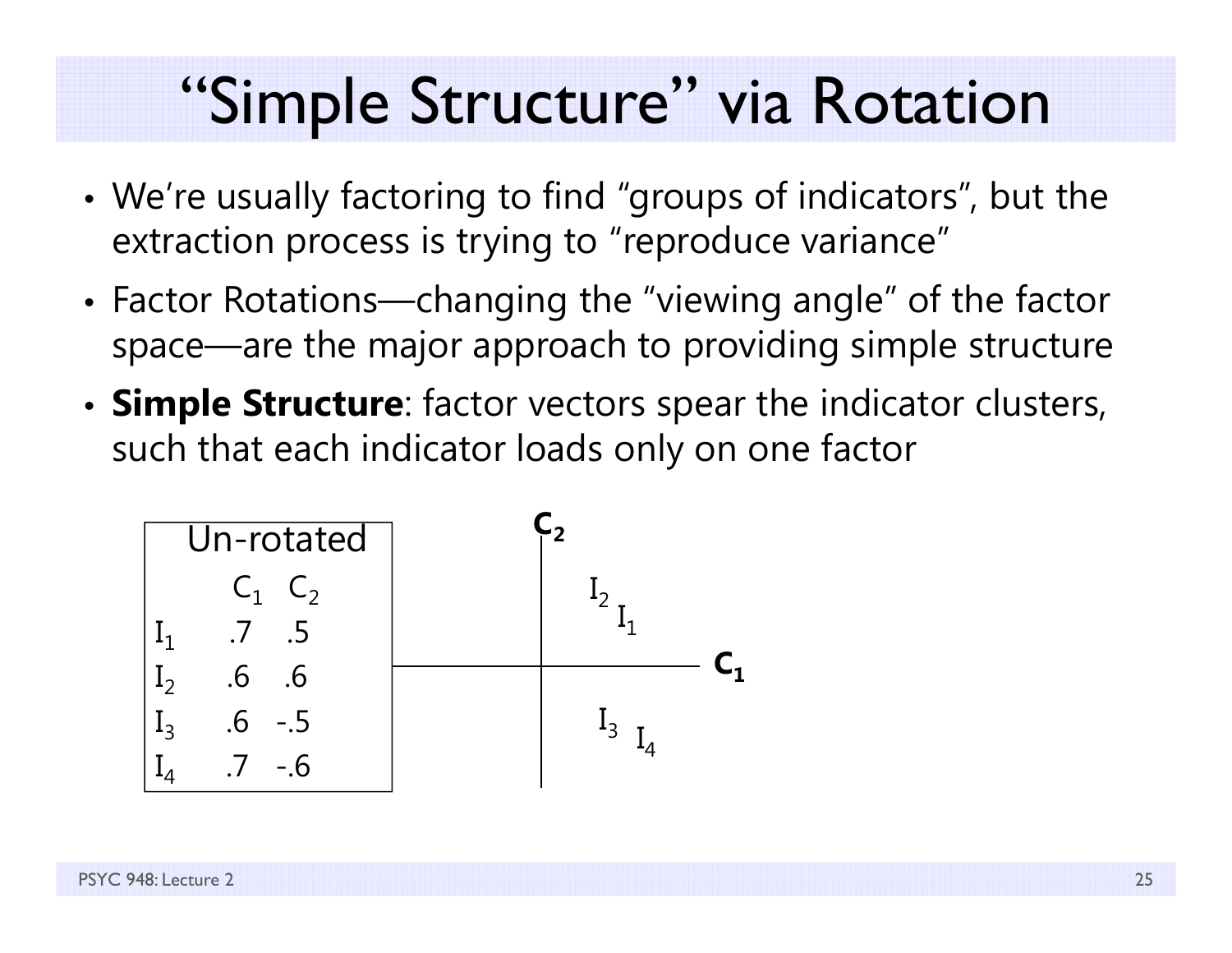#### "Simple Structure" via Rotation

- • Factor Rotations—changing the "viewing angle" of the factor space—are the major approach to providing simple structure
	- • Goal is to get "simple structure" by getting the factor vectors to "spear" the indicator clusters

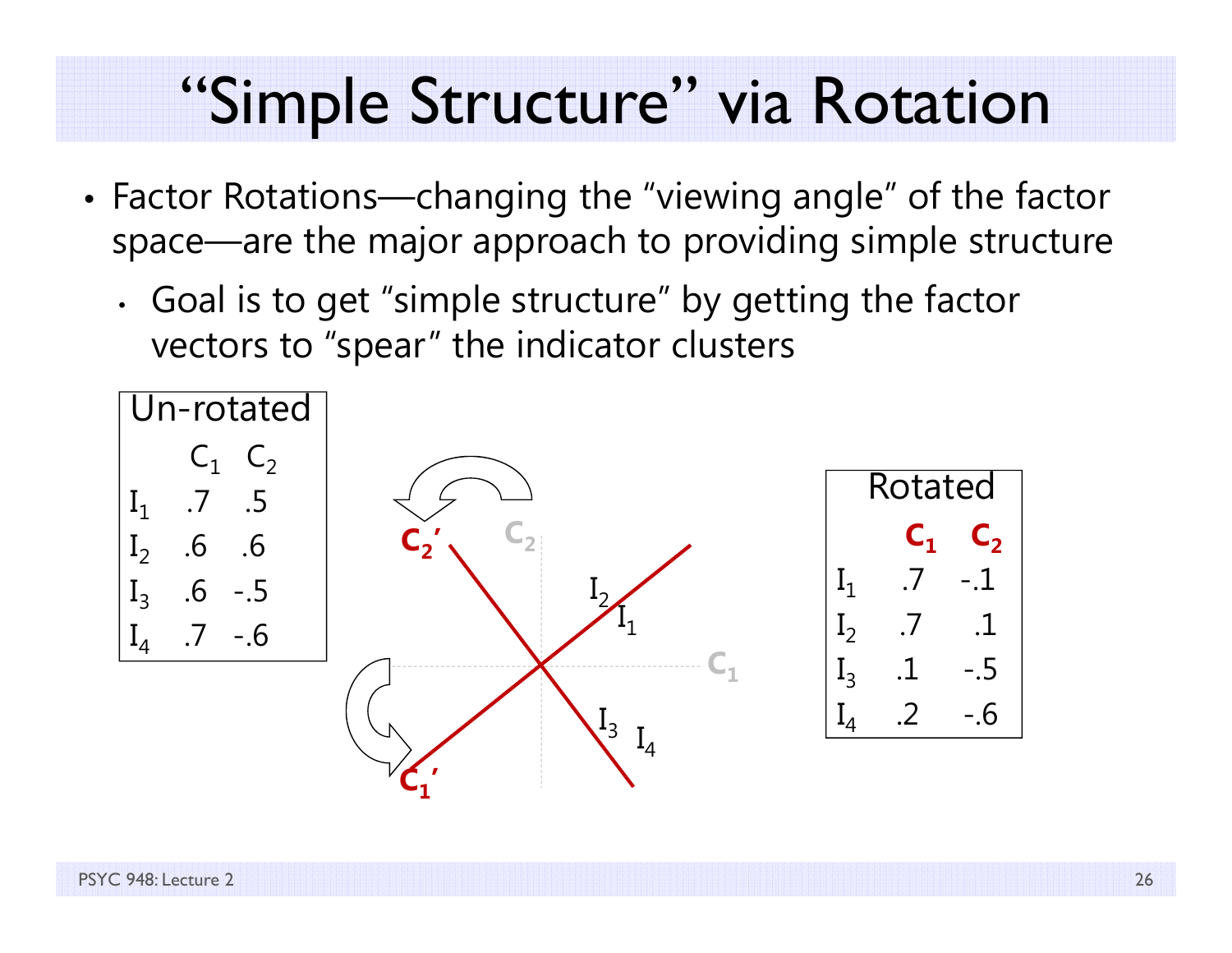### Major Types of Rotation

- • Orthogonal Rotation—resulting factors are uncorrelated
	- More parsimonious and efficient, but less "natural"
- • Oblique Rotation—resulting factors are correlated
	- More "natural" and better "spearing", but more complicated

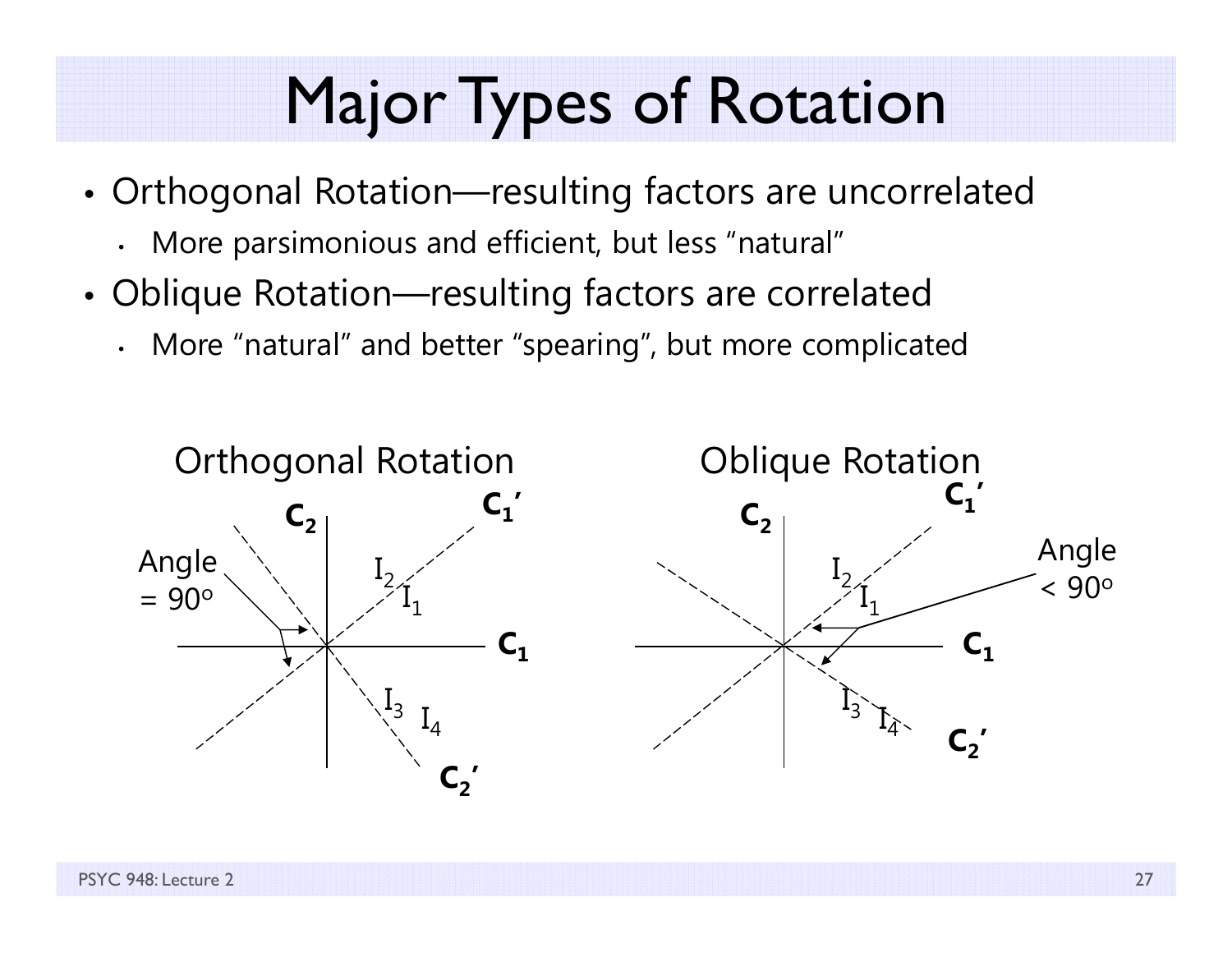# Types of **Orthogonal** Rotation

#### •**Varimax**—most commonly used and common default

- "Simplifies factors" by maximizing variance of loadings within factors (high loadings  $\rightarrow$  higher, low loadings  $\rightarrow$  lower)
- Tends to produce group factors (factors are more equitable)

#### • **Quartimax**

- "Simplifies indicators" by maximizing variance of loadings within indicators (minimizes #factors each indicator loads on)
- Tends to "move" indicators from extraction less than varimax
- •Tends to produce a general and small group factors

#### • **Equimax**

- Designed to "balance" varimax and quartimax tendencies
- • Didn't work very well (particularly if you don't know how many factors you should have)—can't do simultaneously —whichever is done first dominates the final structure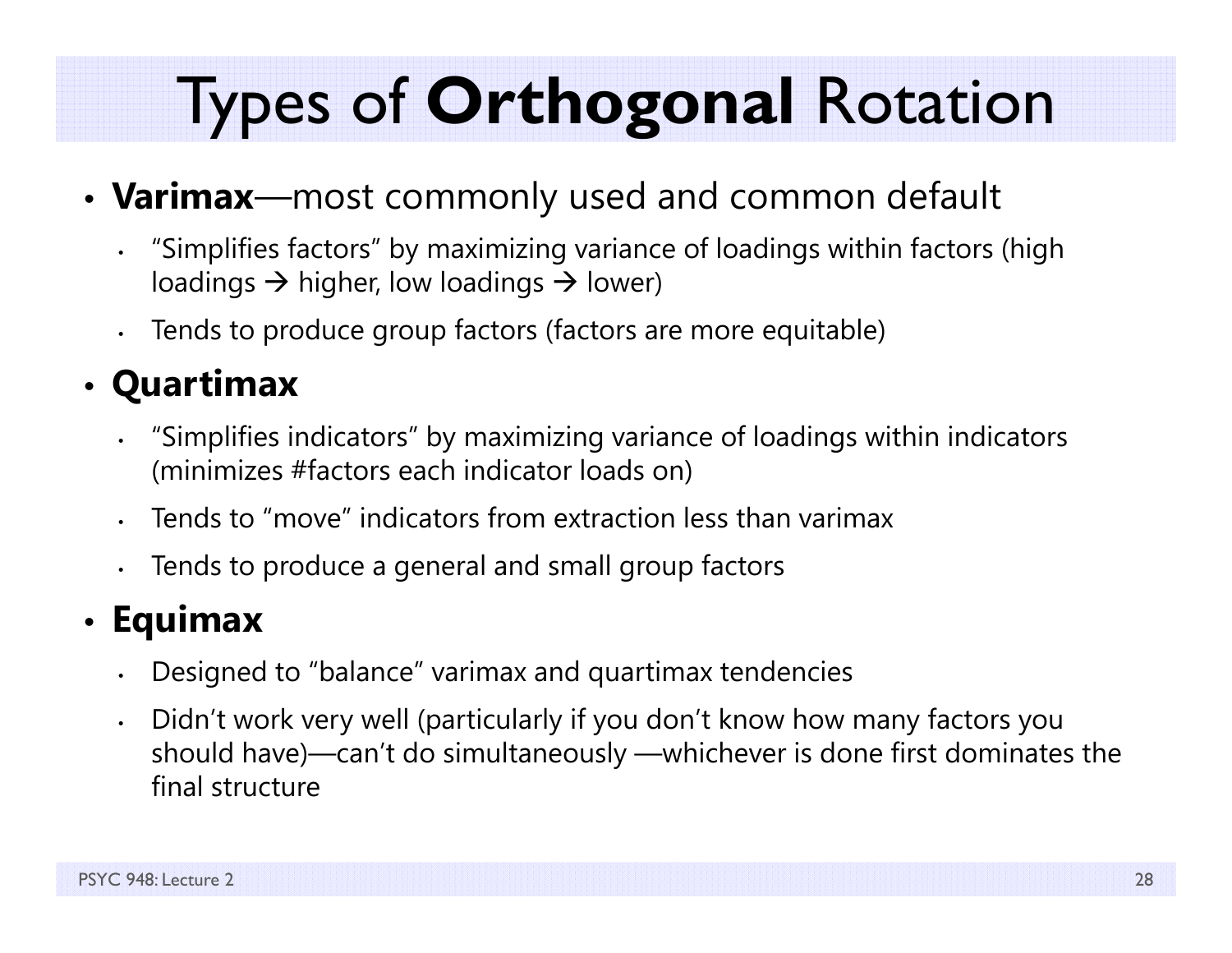# Types of Oblique Rotation

#### • **Direct Oblimin**

- $\triangleright$  Spearing indicator clusters as well as possible to produce lowest occurrence of cross-loading indicators
- $\triangleright$  Depends on value of "allowed correlation" (δ in SPSS, Γ also):
	- $\overline{\phantom{a}}$  = −4  $\phantom{a}$  solution is orthogonal
	- $\bullet$   $\delta$  < 0 solutions are increasingly orthogonal
	- $\delta$  = 0 factors are fairly highly correlated (Direct Quartimin)
	- $\bullet$   $\delta$  = 1 factors are very highly correlated
	- This parameter matters, so try a few versions…

#### • **Promax**

 $\triangleright$  Computes best orthogonal solution and then "relaxes" orthogonality constraints to better "spear" indicator clusters with factor vectors (give simpler structure)

#### • **Geomin** (default in Mplus)

 $\triangleright$  Uses iterative algorithm that attempts to provide a good fit to the nonrotated factor loadings while minimizing a penalty function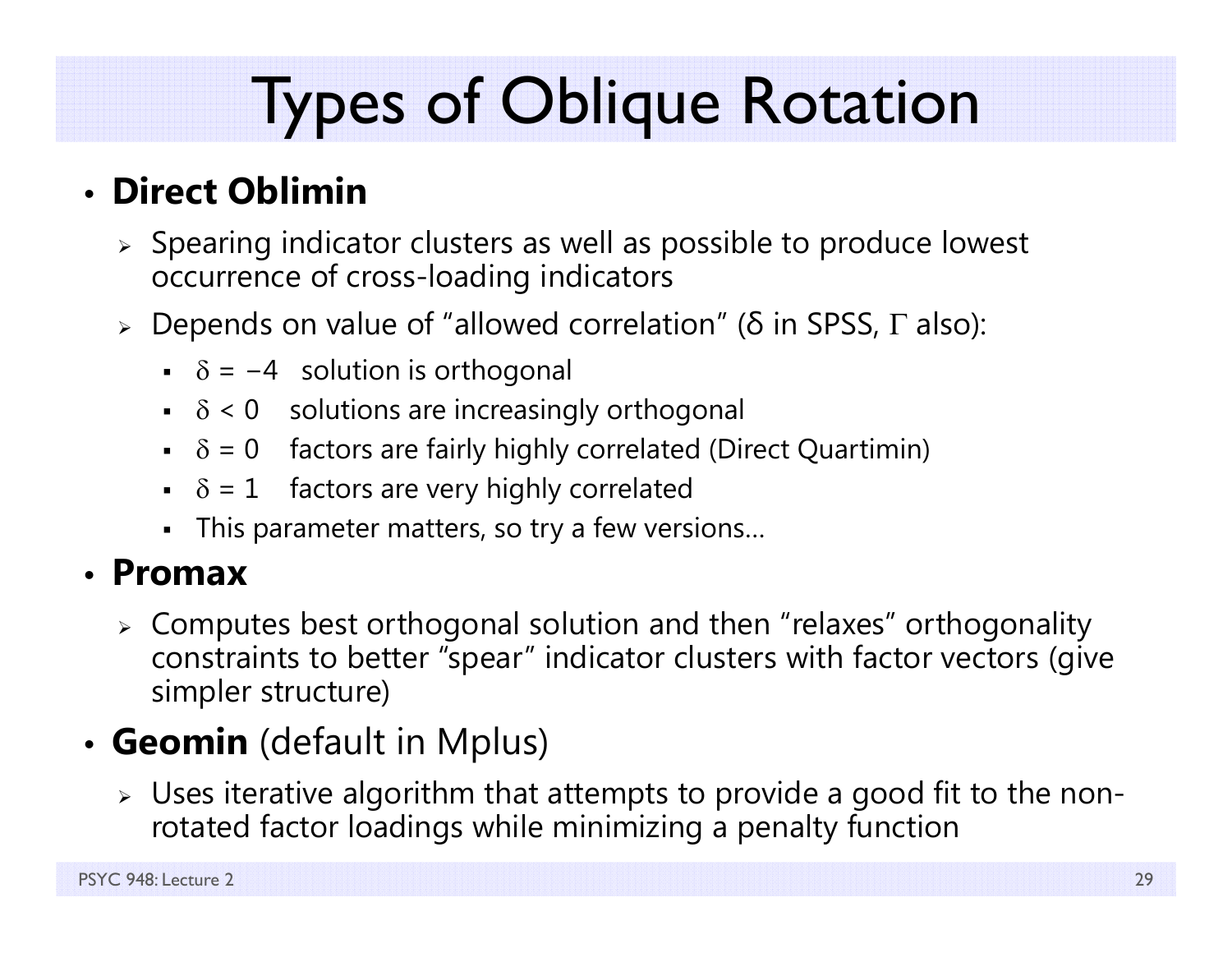# Steps in EFA (and PCA)

- 1.Choose an estimator/extraction method
- 2.Determine number of factors/components
- 3.Select a rotation
- **4.Interpret solution** (may need to repeat steps 2 and 3)
- **5.(Don't) generate factor scores**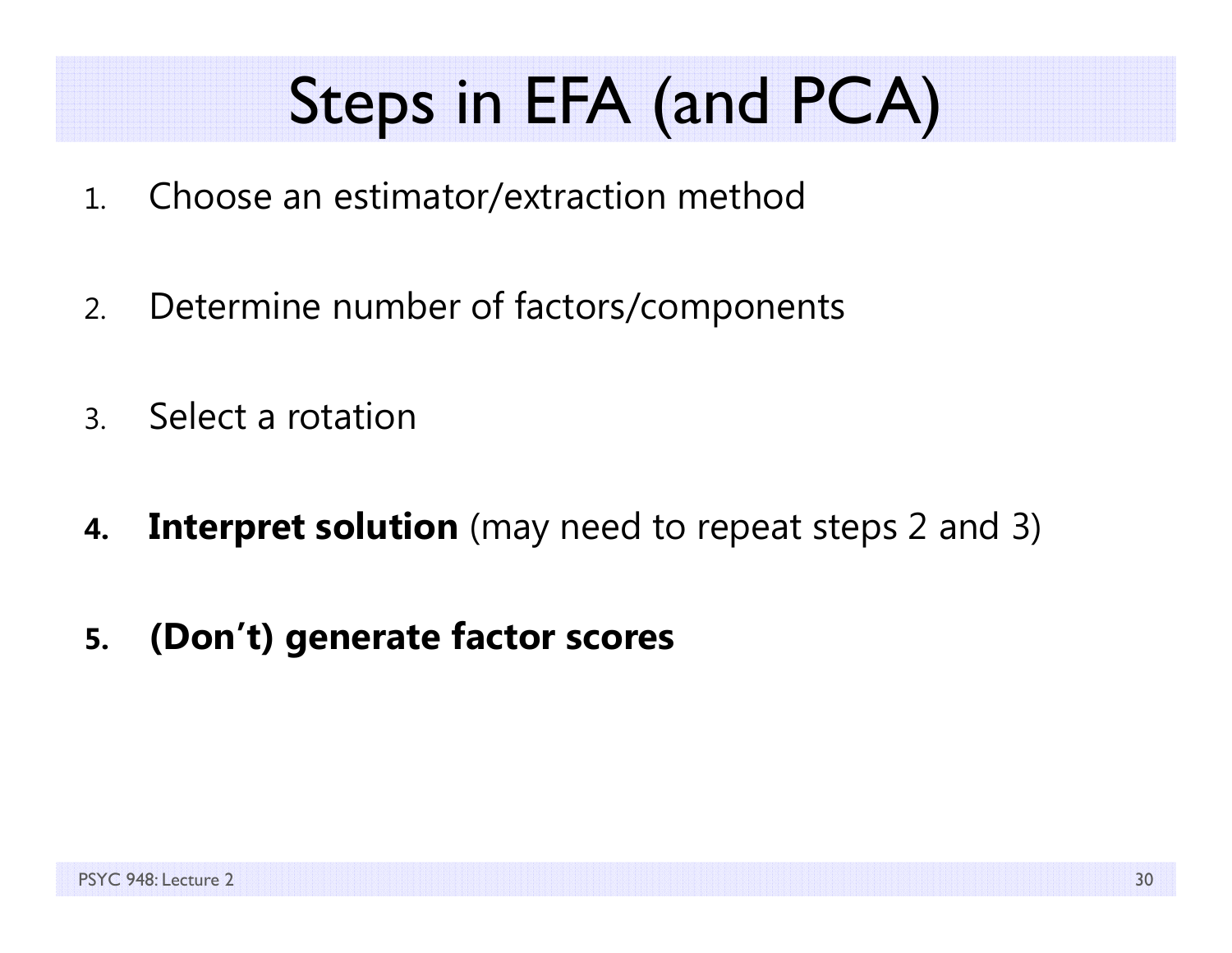#### Interpreting Factors

- Interpretation is the process of "naming factors" based on the indicators that "load on" them
- Which indicators "load" is decided based on a "cutoff"
	- Cutoffs usually range from .3 to .4 ( +/- )
	- $\triangleright$   $\,$  Note that significance tests of loadings are not usually given!!
		- Although can be obtained separately though other procedures or in Mplus
- $\bullet~$  Higher cutoffs decrease  $\#$  loading indicators
	- $\triangleright$  Factors may be ill-defined, some indicators may not load
- $\bullet~$  Lower cutoffs increase  $\#$  loading indicators
	- $\triangleright$  Indicators more likely to be load on more than one factor
- General and "larger" factors include more indicators, account for more variance  $\bm{\rightarrow}$  more parsimonious (but may lump stuff together)
- Unique and "smaller" factors include fewer indicators and may be more focused  $\bm{\rightarrow}$  often more specific (but too many is not helpful)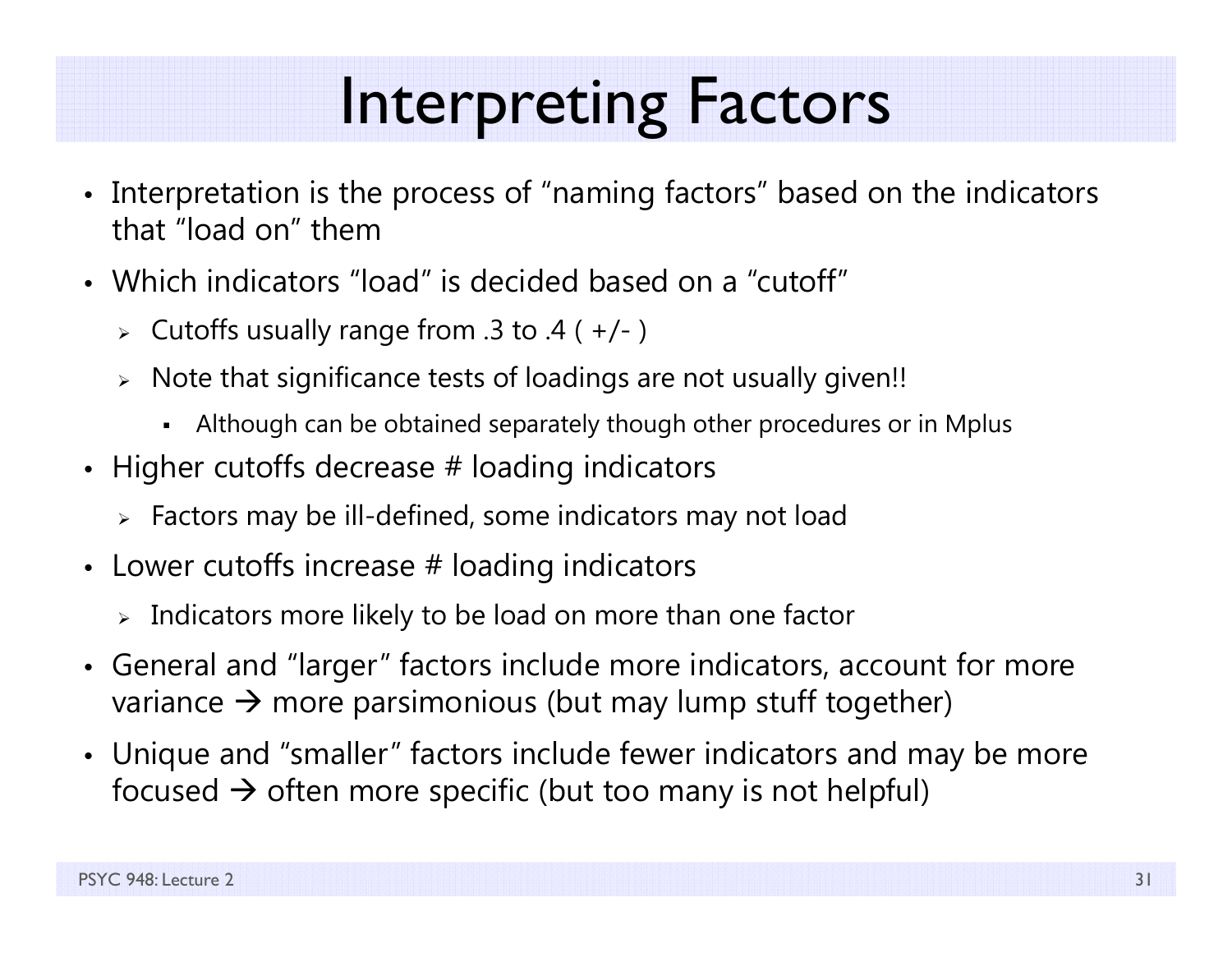# Which Set of Loadings?

- Orthogonal Rotation:
	- "**Rotated Factor** (or Component) **Matrix** "
	- $\triangleright$  Correlation of indicator with the factor... the end.
- • Oblique Rotations: 3 different matrices are relevant
	- Loadings in "**Pattern Matrix**": Partial correlation of indicator with the factor, controlling for the other factors
		- Most often used to interpret the solution
	- Loadings in "**Structure Matrix**": Bivariate correlation of indicator with the factor
		- Loadings will pry be higher than in the pattern matrix
	- "Factor Correlation Matrix": Correlations among factors
	- Pattern Matrix \* Factor Correlation Matrix = Structure Matrix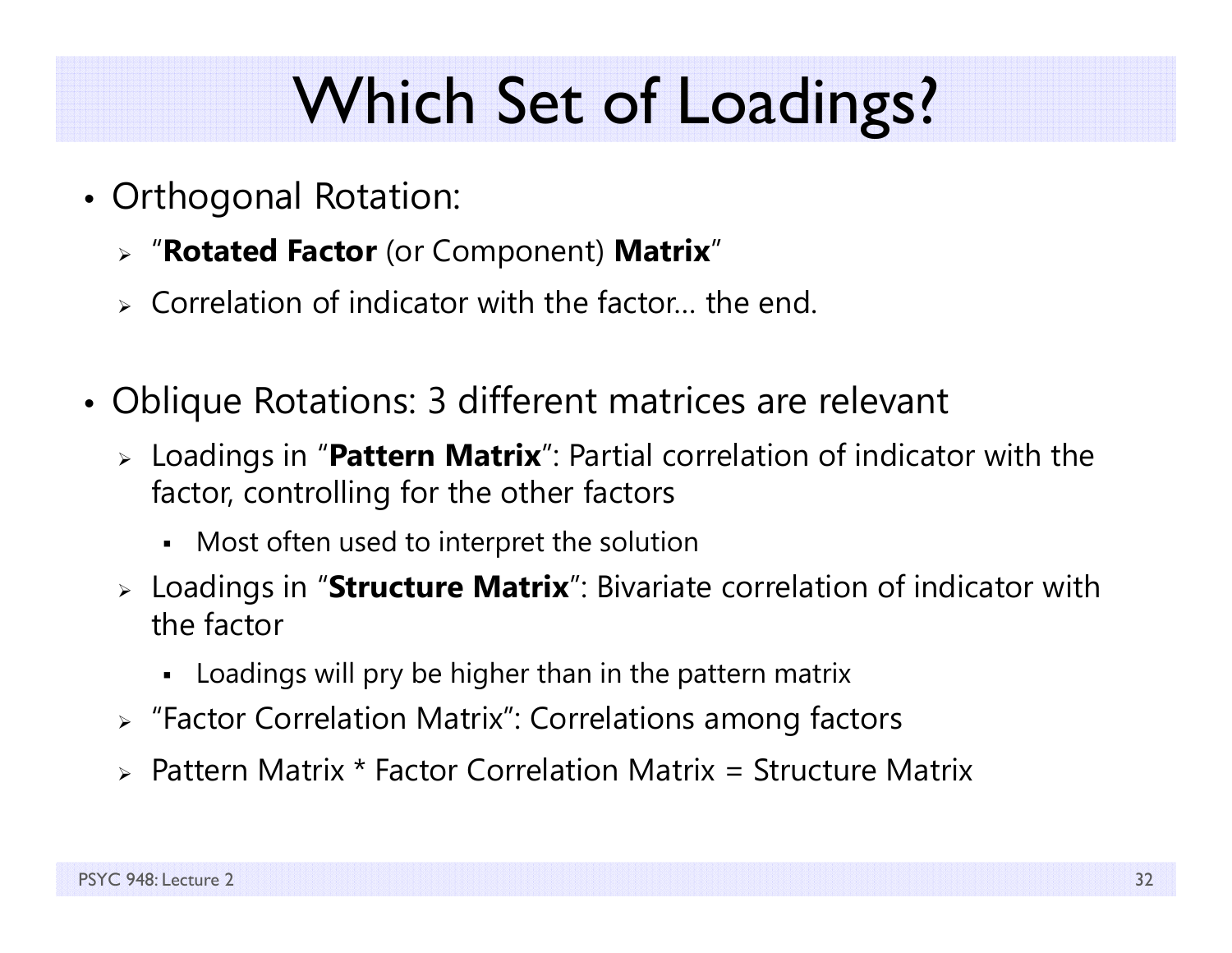### "Bad" Kinds of Factors and Items

- • EFA starts with correlations, so any item properties (besides the construct) that influence correlations can influence factor solutions:
	- $\blacktriangleright$  $\triangleright$  Differential skewness  $\rightarrow$  lower correlation
	- $\blacktriangleright$  $\triangleright\quad$  Difficulty factors  $\rightarrow$  indicators with higher means group together
	- $\blacktriangleright$  $\triangleright \quad$  Wording direction  $\rightarrow$  reverse-coded indicators may group together
	- $\blacktriangleright$  $\triangleright$  Common method  $\rightarrow$  indicators from same source of observation or about the same object may group together
- •Items that load on  $>1$  factor = "multivocal"
	- $\blacktriangleright$ Does the indicator just happen to measure two things? (Not good)
	- $\blacktriangleright$  Or do you have a 'third construct' that is different than, but related to, the factors it is currently loading on? (Perhaps better)
	- $\blacktriangleright$  Multivocal items can be theoretically informative—they could be explored further, even though this may mean more research adding additional indicators that help resolve some of these issues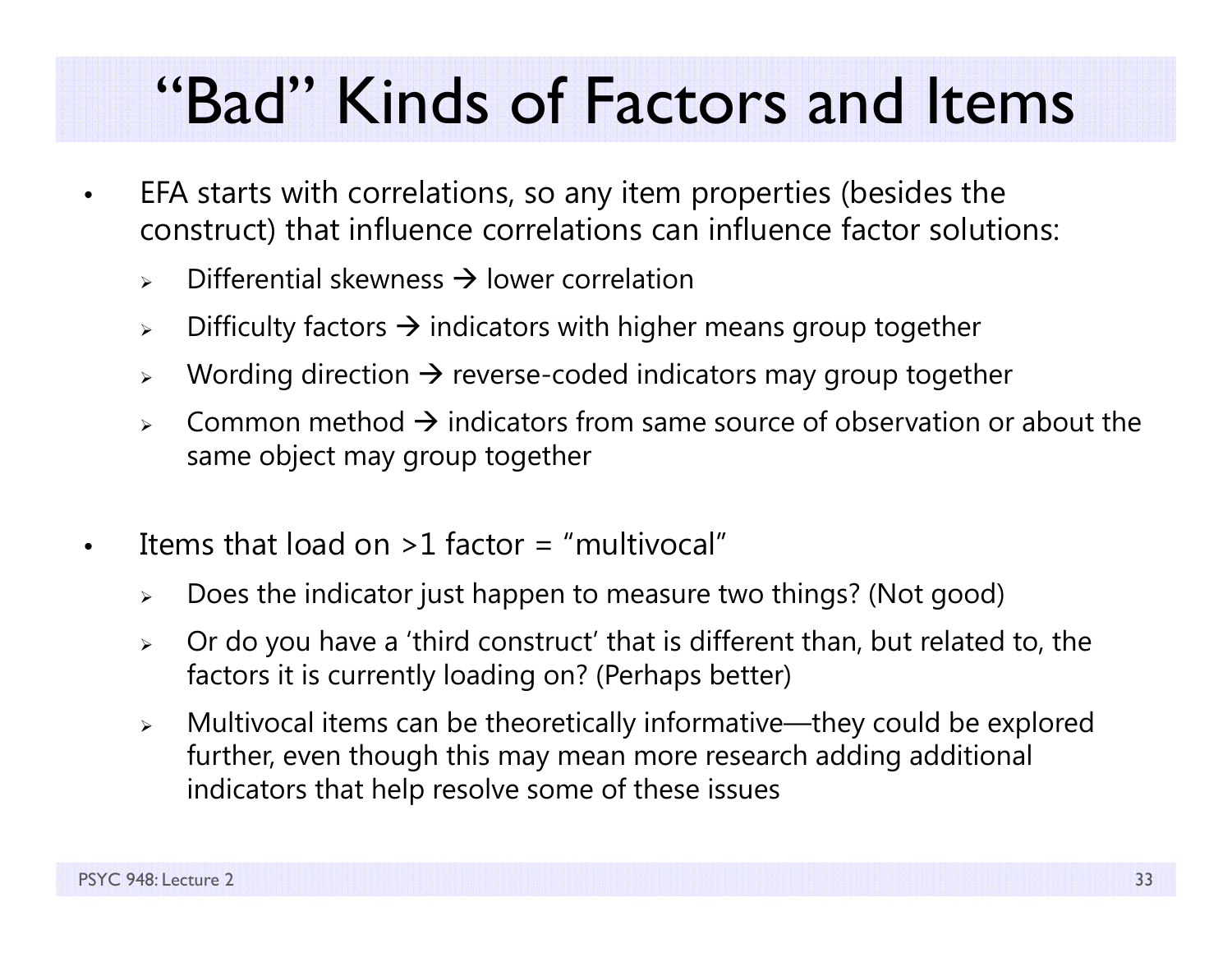# Factor Scores in EFA: Just Say No

- Factor Indeterminacy (see Grice, 2001):
	- $\triangleright$  There is an infinite number of possible factor scores that all have the same mathematical characteristics
	- $\triangleright$  Different approaches can yield very different results
- • A simple, yet effective solution is simply sum the items that load highly on a factor…"Unit-weighting"
	- $\triangleright$  Research has suggested that this 'simple' solution is more effective when applying the results of a factor analysis to different samples – factor loadings don't replicate all that well
	- $\triangleright$  Just make sure to standardize the indicators first if they are on different numerical scales
- • Or just use SEM. You don't need the factor scores anyway….
	- $\triangleright$  Stay tuned for a reasonable way to use them when you can't do SEM...